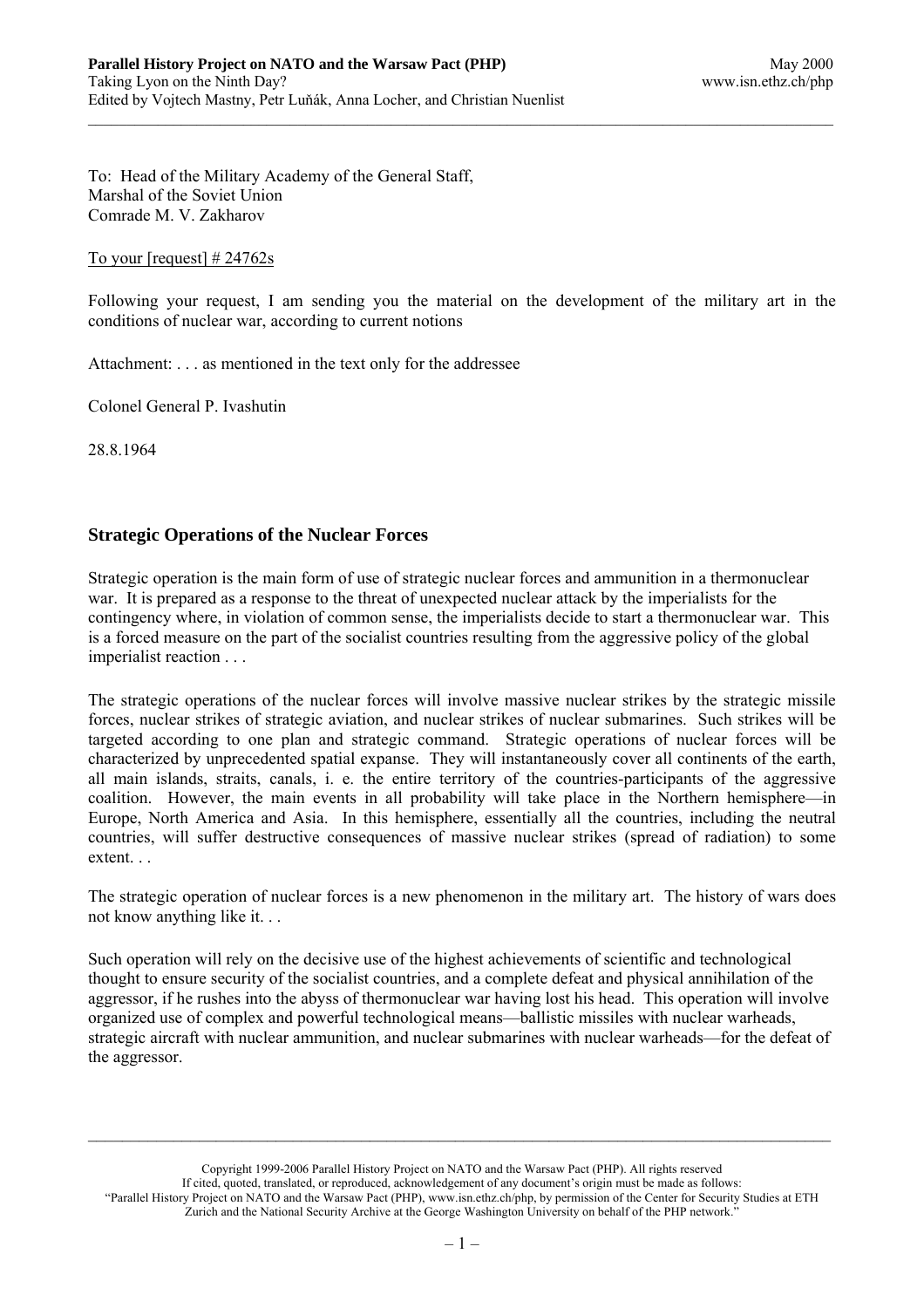The preparation of the strategic operation of nuclear forces poses a complex scientific and technological task. In addition to accumulation of strategic forces and ammunition, creating a group of those forces and means, and preparation of their positions, it would be necessary to choose and define the targets, organize reconnaissance of the targets, conduct complex calculations for their destruction, and ensure unconditional accuracy and the fulfillment of the final objective of the strikes.

In the United States, all this work is conducted by the directive of the President and the National Security Council. The Joint Chiefs of Staff and the Strategic Air Command are directly in charge of preparation of the strategic nuclear forces for their use in the war. The Strategic Air Command created a special administration for planning strategic targets, headed currently by the head of the Strategic Air Command, General Power. 180 generals, admirals and other officers work in this administration. A special computing center is in charge of processing data for the targeting. The administration and the computing center are engaged in planning the targets, obtaining reconnaissance data on the targets, and the detailed characteristics of the latter up to the radiological defense of the target.

It is known what importance the United States affords to the intelligence on the targets for nuclear strikes. The American government is trying to use every international event for the purposes of gathering intelligence information. In the United Nations and at various international commissions, American representatives repeatedly try to introduce plans, which would make reconnaissance of targets easier.

The entire intelligence system of the United States—the Central Intelligence Agency—works for the Strategic Air Command. Such institutions as the Rand Corporation, the Hudson Institute, and other scientific organizations are involved in the selection and evaluation of targets for nuclear strikes. In all probability, all major work for preparation for use of the strategic nuclear forces has been already completed in the United States. . .

The fact that the strategic nuclear forces of the United States are kept in the constant state of readiness for use presents a great danger for the cause of peace. . . .The launching sites of intercontinental missiles are staffed around the clock, and some missiles are even outfitted with nuclear warheads.

The question of the method of conducting the strategic operation of nuclear forces represents a new and very complex issue. The United States has developed the following principles of employing strategic nuclear forces: launch of missile and aviation nuclear strikes according to one strictly centralized design and plan, coordination in time and place of the targets of the strikes by intercontinental missiles, strategic bombers and nuclear submarines. Not all missiles will be used in the first strike, part of the Minuteman missile force will be left in reserve; repeated launches from the same launchers are improbable; each launcher is targeted at a specific object. . .

The Strategic Air Command of the United States conducts systematic training of the command and communication centers. Such training represents a grave threat to peace, because it entails the possibility of an accidental start of the war. Games played by the generals from the Strategic Air Command of the U.S.A. could lead to a global catastrophe.

Our retaliatory nuclear strike will mark the beginning of the strategic operations of our nuclear forces. The structure of our retaliatory strike will be determined by the situation. We will have to be ready for most unexpected actions, because the initiative in starting a thermonuclear war will come from the aggressor . . .

Copyright 1999-2006 Parallel History Project on NATO and the Warsaw Pact (PHP). All rights reserved If cited, quoted, translated, or reproduced, acknowledgement of any document's origin must be made as follows: "Parallel History Project on NATO and the Warsaw Pact (PHP), www.isn.ethz.ch/php, by permission of the Center for Security Studies at ETH Zurich and the National Security Archive at the George Washington University on behalf of the PHP network."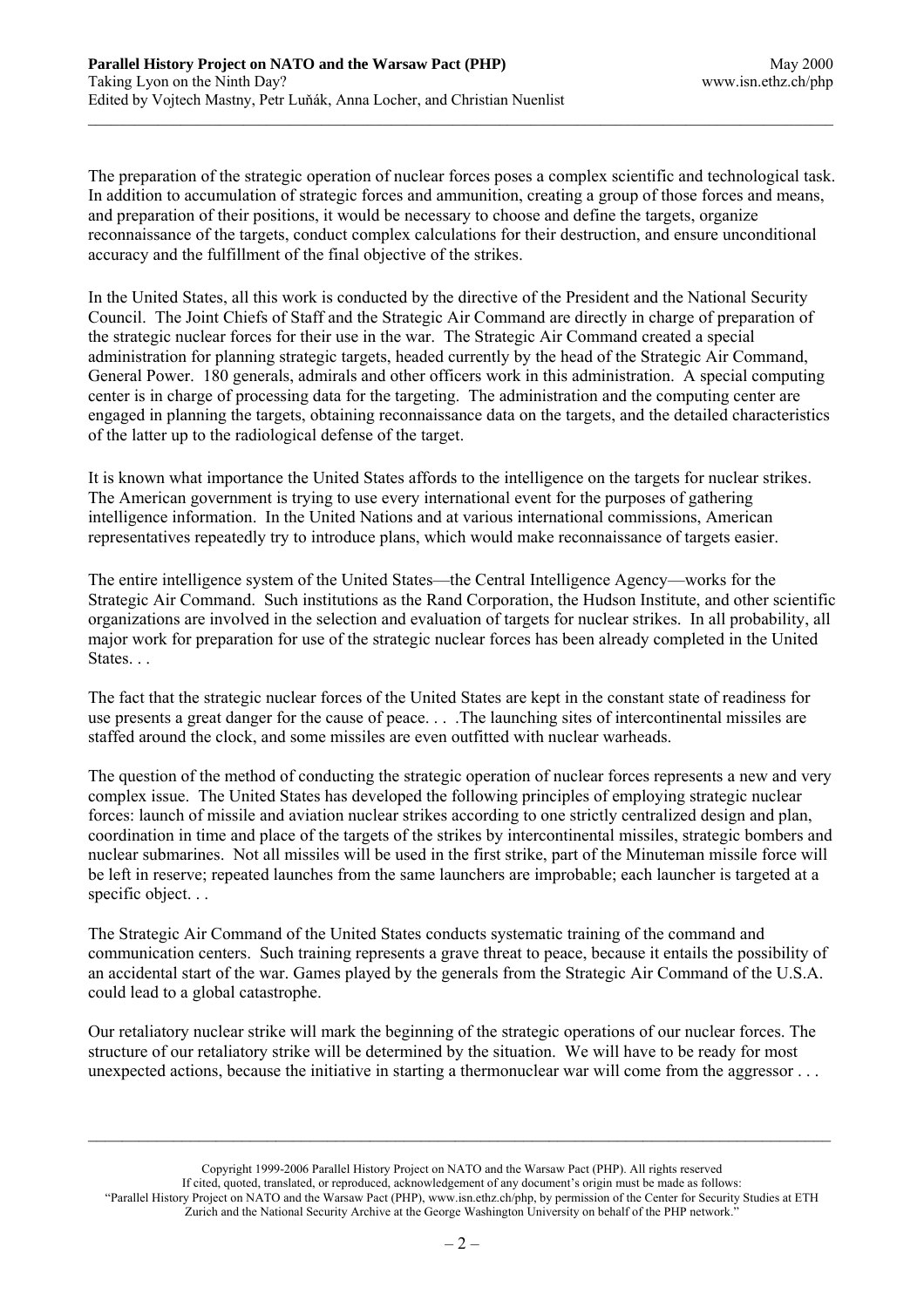In responding to the launch of the strategic missiles of the aggressor, the Soviet Union is capable of retaliating with an even more powerful launch of its own strategic missiles, and not merely one . . .

It has to be considered that the enemy will try to conduct nuclear strikes against the launching positions of our strategic missiles. This can create a very complicated situation, which must not be ignored.

Actions of the strategic aviation, which is capable of conducting nuclear strikes from the air at the same targets on the ground, will become an important supplement to the strikes of the strategic missile forces. However, in addition to that, the long-range aviation can also conduct strikes against nuclear submarines, aircraft carriers, and other naval targets, conduct reconnaissance of the results of nuclear strikes in the territory of the enemy, and search new targets subject to destruction.

Because the long-range aviation will require some time to fly to the area of the targets, a simultaneous strike by missile forces and the aviation is unlikely. It would be inexpedient as well. Strikes by missile forces will inevitably undermine the air defense system of the enemy, which will create favorable conditions for actions of the long-range aviation . . .

The operations of strategic aviation in a thermonuclear war will also have other special features. In addition to the unavoidable destruction, fires, high levels of radiation in the areas of deployment, strategic bombers will often have to fly over the epicenters of nuclear explosions with clouds of radioactive dust, with dangerous levels of radiation rising high above them. They will have to go around such clouds . . .

The nuclear submarines will have to be deployed to their firing positions before the launch of the nuclear strike, which will require considerable time. The American command plans to account for this by constant patrolling in certain areas. However, that does not solve the problem, because only part of the submarines could simultaneously participate in the patrolling; the rest of the submarines would have to be deployed in the firing positions, which is impossible to conceal in modern conditions.

The deployment of nuclear submarines to the area of firing positions could turn out to be a complex measure, because it will be necessary to overcome the anti-submarine defenses of the enemy and ensure the survivability of submarines in the areas of missile launch. The task of ensuring the navigational guidance of nuclear submarines, i. e. ensuring the precise deployment of the nuclear submarines to the firing positions, is no less complicated . . .

Launches from nuclear submarines will most likely be coordinated in time and place with the strikes by nuclear missile forces and strategic aviation.

The following tasks could be set for a strategic operation of nuclear forces: the destruction of the militaryeconomic potential of the aggressor coalition; the disruption of state administration and all activity of the aggressor countries; the destruction of the armed forces, missile aviation and naval bases, warehouses and arsenals of nuclear weapons; the defeat of the formations of armed forces in the theaters of military action, i. e. a complete breaking down of the combat readiness of the enemy coalition.

The question arises by itself: would setting such tasks for one or several strategic operations of nuclear forces in the beginning of a thermonuclear war be realistic?

Copyright 1999-2006 Parallel History Project on NATO and the Warsaw Pact (PHP). All rights reserved If cited, quoted, translated, or reproduced, acknowledgement of any document's origin must be made as follows: "Parallel History Project on NATO and the Warsaw Pact (PHP), www.isn.ethz.ch/php, by permission of the Center for Security Studies at ETH Zurich and the National Security Archive at the George Washington University on behalf of the PHP network."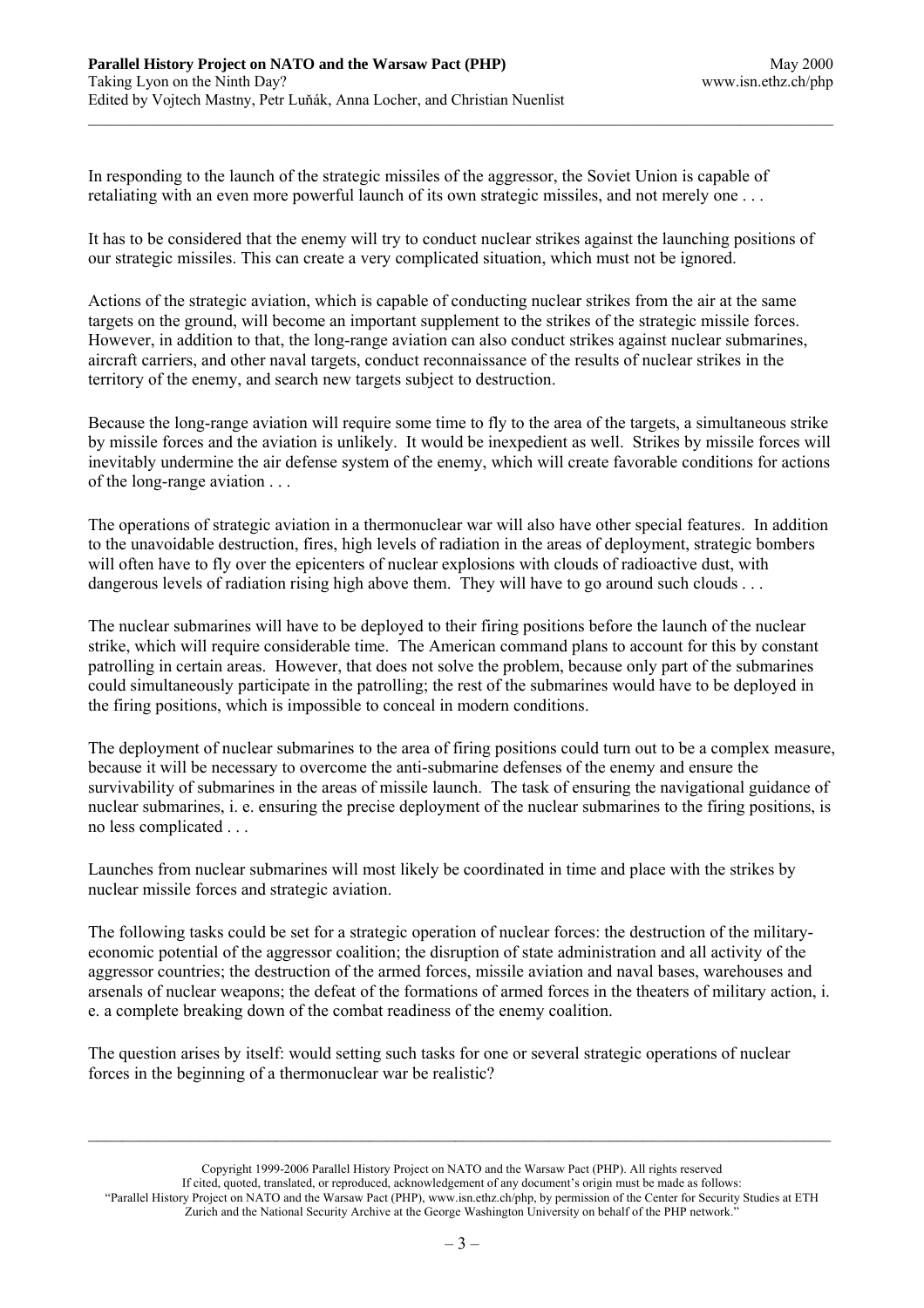Such question arises because in a global thermonuclear war, the countries of the socialist commonwealth would be confronted by the camp of imperialism comprised by a large number of imperialist states, including big states, which possess great military and economic potential and substantial territory; large accumulation of strategic nuclear forces and considerable conventional military forces. If the new world war were waged with conventional means, the planning for a complete military defeat of the imperialist coalition in short time would be pure gamble. However, the nuclear weapons change the situation completely. Using the nuclear weapons that are available at the present time in the world, one can turn up the earth itself, move mountains, and splash the oceans out of their shores. Therefore, the tasks that can be set for the strategic operations of nuclear forces in response to an aggression are realistic, even though they may seem to be based on fantasy.

The most aggressive forces of imperialism engaged in preparing a thermonuclear war against the socialist countries count on their ability to effectively paralyze socialist countries with an unexpected first strike, destroy their nuclear forces, and thus achieve a victory while having saved their countries from a devastating retaliatory nuclear strike. However, there are very few people left—even among the most rabid imperialist military—who would believe in the feasibility of such plans. In the age of an unprecedented development of electronics, it is impossible to achieve a genuine surprise strike. The very first signs of the beginning of a nuclear attack by the imperialist aggressor will be discovered, which would give sufficient grounds for launching a retaliatory strike. The time will be measured in minutes, but it will be quite sufficient for making most of the combat-ready missiles airborne even before the first explosions of the enemy nuclear missiles in the territory of socialist countries.

Lately the United States has been increasingly concerned by the rapid weakening of its nuclear and missile power relative to that of the Soviet Union. [Secretary of Defense Robert S.] McNamara has been forced to admit that the superiority in the power of nuclear warheads belongs to the Soviet Union . . .

Let us suppose that the United States is actually capable of destroying the Soviet Union several times over. Does this mean any kind of military superiority? No, it does not, because the USSR possesses such strategic capabilities that ensure a complete destruction of the United States in the second strike. It does not matter how many times over the United States will be destroyed. One does not kill a dead person twice or three times.

In the second nuclear strike, the socialist countries will have to target their missiles and aviation at the objects that represent the basis of the economic and political power of the aggressive imperialist states. We do not have any alternatives, because the imperialist aggressors will mainly launch their nuclear strikes against analogous objects. The imperialist camp is much more sensitive to the strikes against such objects than the socialist commonwealth. McNamara's effort to try to persuade us to accept his . . . 'rules' of conducting a thermonuclear war, i. e. to abstain from nuclear strikes against cities and industrial centers, cannot be seen as other than the admission of the greater vulnerability of the imperialist camp in this respect . . .

To disable the economy and disrupt the daily life of all the imperialist member states of the aggressive coalition, it will not be necessary to target our second strike at all the centers, regions and plants. Such strike could be targeted at the main aggressors and at the most vulnerable objects, which would lead to most disastrous consequences. Everything else could be destroyed by subsequent strikes.

In the territories of the socialist countries we also have large regions with high concentration of industrial enterprises and high density of population. However, overall, the economy and the population of the

Copyright 1999-2006 Parallel History Project on NATO and the Warsaw Pact (PHP). All rights reserved If cited, quoted, translated, or reproduced, acknowledgement of any document's origin must be made as follows: "Parallel History Project on NATO and the Warsaw Pact (PHP), www.isn.ethz.ch/php, by permission of the Center for Security Studies at ETH Zurich and the National Security Archive at the George Washington University on behalf of the PHP network."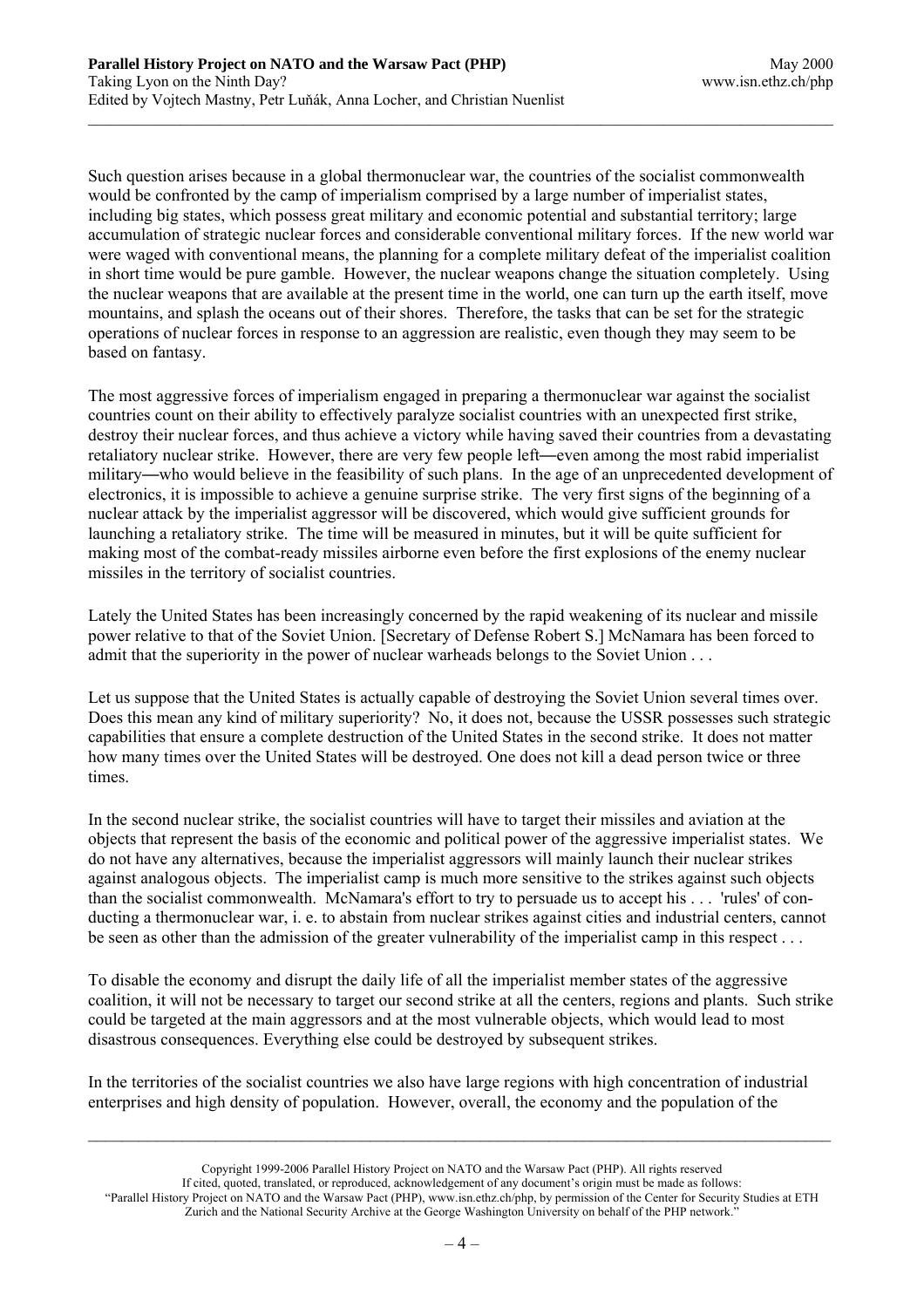socialist countries are more evenly dispersed compared to the biggest capitalist countries; and the economy of the socialist countries is less dependent on the world market.

The second most important task of the strategic operation of the nuclear forces is to destroy missile, aviation and naval bases, strategic and tactical nuclear ammunition, and armed forces in general. To what extent is this task realistic?

The entire system of military bases of the imperialist countries turned out to be very vulnerable to nuclear strikes, which puts the stability of the entire military machine of the imperialist camp, and its armed forces, in doubt. The overwhelming majority of military bases located in foreign territory are within the range of medium-range missiles and bombers. They can be paralyzed by the very first launch of missiles. Such a launch will become terminal for many states that allowed building of foreign military bases in their territory, which does not contribute to the stability of the imperialist camp.

The main military bases are located mainly in the territory of the major imperialist states—in the territory of the United States, Great Britain and the Federal Republic of Germany. Because of the size of their territory (and maybe also because of economic considerations), the majority of the military bases are located close to cities and other large communities. Nuclear strikes at such bases will inevitably lead to deaths of millions of civilians. But that is not the only issue.

The vulnerability of military bases of US strategic aviation is well known, and now even military figures in the United States admit that . . .

The 6-12 launching sites [of the Atlas missiles] are located around the command and control center or the central base. In order to destroy such a base, one or two high-yield nuclear explosions will be sufficient . . .

Therefore, the fact that the imperialist states possess a large number of military bases does not give them any kind of military superiority; to the contrary, these bases will become a kind of magnets, attracting missiles with nuclear warheads. To a large extent, they simplify the task of undermining the nuclear strength of the imperialist camp and of annihilating its armed forces.

One of the tasks of the strategic operation of the nuclear forces will be the destruction of the groups of forces, airfields, launching positions of tactical missiles, naval forces, command and control centers, and both the ground forces and the naval forces in the theaters of military action . . .

Strategic nuclear forces of the socialist countries possess the military capabilities to ensure the fulfillment of all the main tasks of the strategic operation of the nuclear forces in a thermonuclear war, regardless of how unbelievable these may seem . . .

What will be the likely consequences of the strategic operations of nuclear forces?

It is impossible today to give a precise answer to this question. However, it is clear that a strike of several dozens of missiles with 50 to 100-megaton nuclear warheads will lead to a terrible devastation even in the territory of a country the size of the United States. If so, then what would be the scale of devastation resulting from the strikes of hundreds and thousands of megaton nuclear warheads? Most likely, the main countries of the enemy coalition will suffer such destruction, fires, floods, and the radioactive contamination

Copyright 1999-2006 Parallel History Project on NATO and the Warsaw Pact (PHP). All rights reserved If cited, quoted, translated, or reproduced, acknowledgement of any document's origin must be made as follows: "Parallel History Project on NATO and the Warsaw Pact (PHP), www.isn.ethz.ch/php, by permission of the Center for Security Studies at ETH Zurich and the National Security Archive at the George Washington University on behalf of the PHP network."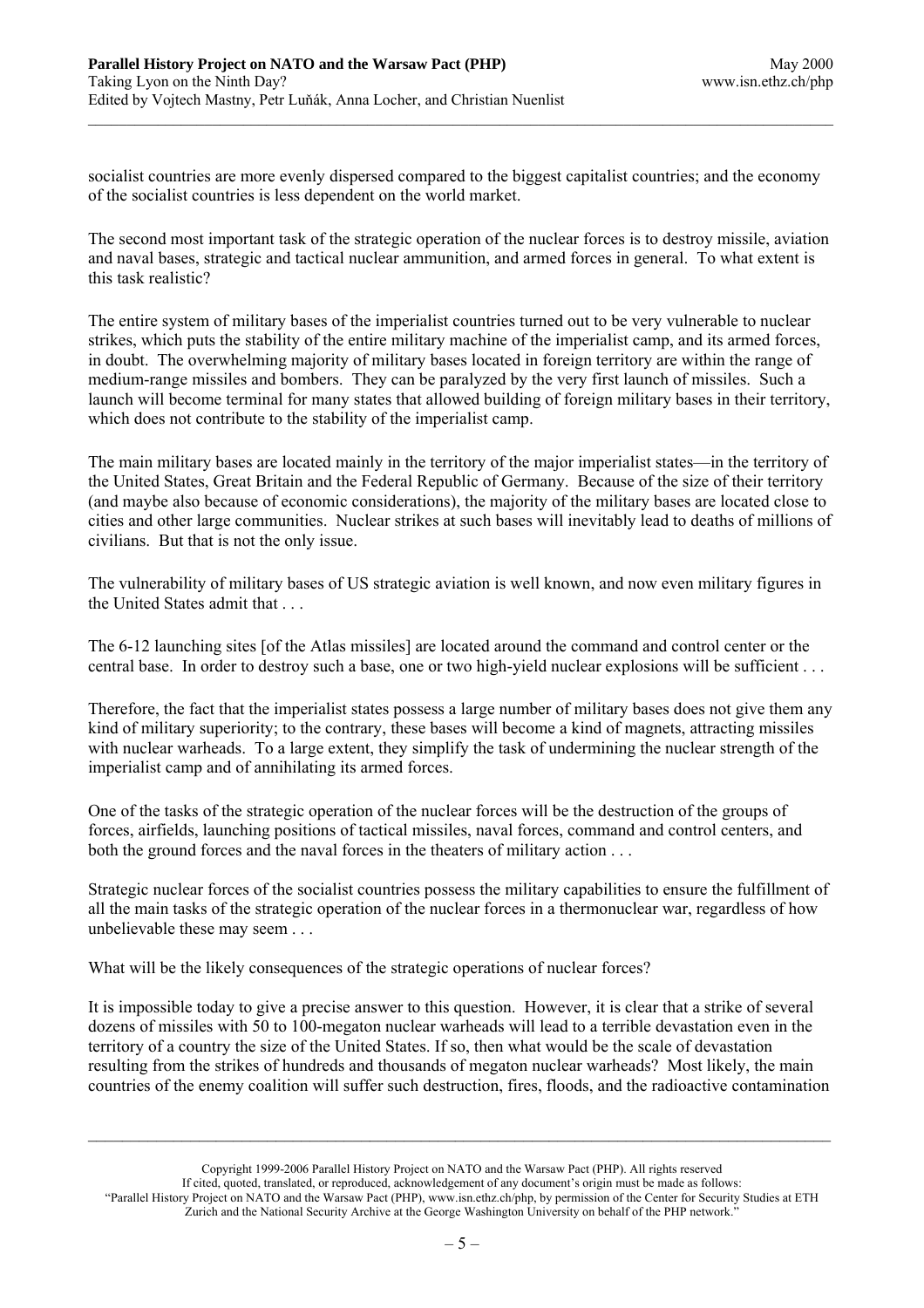of the territory that all these countries will be paralyzed. It is very unlikely that they would be able to continue the war.

Of course, great devastation will also occur in the territory of socialist countries, and in the territory of countries not taking an immediate part in the military actions (because of the radioactive fallout). Thermonuclear weapons destroy everything in their way without discrimination. However, the imperialist camp assumes more risk. This is the merciless logic of the thermonuclear war.

In order to preserve life on earth, the centers of world civilization and culture, one has to prevent the fire of a thermonuclear war. This is a common interest of all peoples of the world, of every single person regardless of which camp he belongs to.

# **Operations of the Anti-ballistic and Air Defenses**

Operations of the anti-missile and air defenses represent a sum of the combat actions of the operative units and the combination of troops of anti-missile and air defenses, which would be conducted following a single design and aimed at the destruction of incoming missiles and aircraft of the enemy, and a complete breakdown of enemy air and space operation. The main goal of the operation is to defend the country from the nuclear strikes of the enemy and to ensure the survivability of the socialist countries and combat readiness of their armed forces.

Defense of the socialist countries from the nuclear strikes of the aggressor is a highly complex task requiring the ultimate responsibility. It can be fulfilled in the conditions of the maximum use of all capabilities of the forces and means of the anti-ballistic and air defenses, along with a decisive use of the attack forces. The anti-ballistic and air defenses of the Soviet Union have presently achieved such a level that today we could set the most decisive goals for an operation of the anti-ballistic and air defense forces of the country.

Currently there is an intense discussion in the West about the balance of the means of offense and defense. . . The most aggressively inclined military ideologues of the imperialist camp see preventive war—the nuclear first strike—as the only solution in the current situation. . . .

Military ideologues of the imperialist camp spread shameless slander against the Soviet Union, accusing it of preparation of a preventive strike, although they know very well that preventive strike is not compatible with the peaceful policy of a socialist state. The Soviet government has repeatedly stated that the Soviet Union would never be the first to use nuclear weapons, and that those weapons could only be used if the aggressor forces us to do it. This is the common policy of all the socialist countries.

It is very clear that, in launching a retaliatory nuclear strike, one cannot count on full annihilation of the means of nuclear attack of the enemy on their bases. Some of those means the enemy would be able to keep in the air and use for a strike against the targets in the socialist countries. All this forces the socialist countries to apply great effort to create effective anti-ballistic and air defense systems.

It is generally conceded that the Soviet Union is significantly ahead of the United States in this sphere. American Senator Strom Thurmond has warned U.S. military that "the Russian defense systems have

Copyright 1999-2006 Parallel History Project on NATO and the Warsaw Pact (PHP). All rights reserved If cited, quoted, translated, or reproduced, acknowledgement of any document's origin must be made as follows: "Parallel History Project on NATO and the Warsaw Pact (PHP), www.isn.ethz.ch/php, by permission of the Center for Security Studies at ETH Zurich and the National Security Archive at the George Washington University on behalf of the PHP network."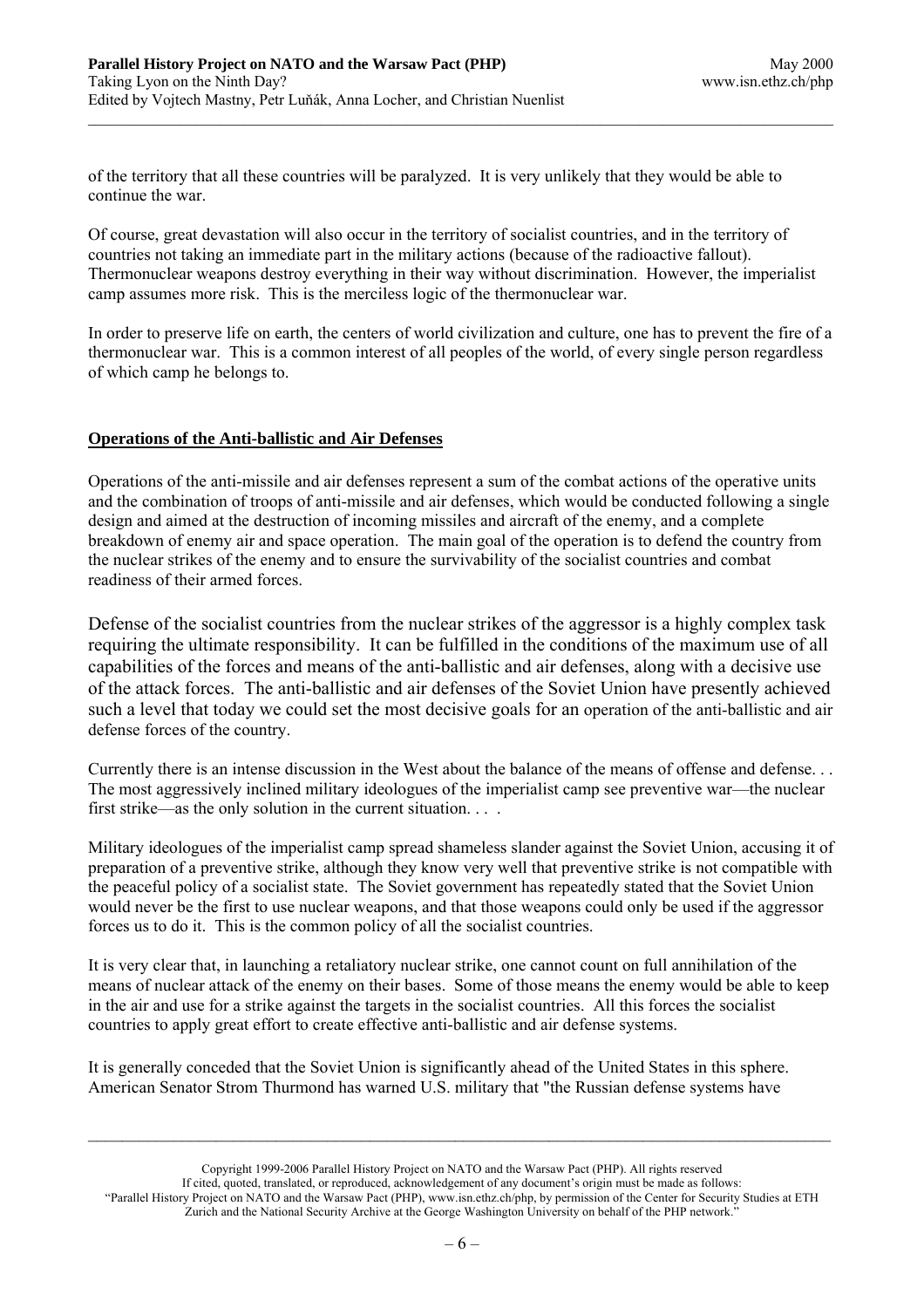reached such a level that the Russians could destroy our Polaris and possibly even Minuteman missiles in the air." . . .

The operations of our anti-missile and air defense forces will be directed at deflecting nuclear missiles and nuclear aviation strikes of the enemy. These defense operations. . . should not be confused with a defense operation in the conventional sense, in which ground troops act against the enemy attacking on the ground. Operations of anti-missile and air defenses will take place in the air, with the participation of active means of anti-ballistic and anti-airplane defenses. The basic features of such an operation were born as a result of World War II as an organized use of means of air defenses to repel the air attacks of the enemy. However, the modern operation of anti-ballistic and air defense forces will not be like the air defenses of the last war. It will also represent a new phenomenon in the military art.

The Soviet armed forces possess military systems of various kinds, including long-range means capable of striking at practically all modern means of the enemy air and space attack.

What will an operation of anti-missile and air defense forces in a thermonuclear war look like?

First of all, it is necessary to ensure an early warning about the enemy's preparations for an attack. This task will be carried out by the entire system of strategic intelligence, in which radio communications troops and anti-missile and air defenses forces will play an important role. Massive preparations for missile launch, for aircraft deployment, and the moving nuclear submarines to their destination cannot be effectively concealed; therefore, our preparations for the enemy attack will be detected. . . .

Then active anti-missile defenses will begin their action. Their tasks include interception and destruction of enemy ballistic missiles in the active stretch of the trajectory, when the engines are still working and the missile could be relatively easily discovered, or in the main part of the trajectory in space, or during the descent part of the trajectory, during its approach to the target, but not below a certain altitude, in order not to allow destruction of the target by the explosion of the missile itself or the anti-missile. The level of development of the anti-ballistic forces allows setting and successfully fulfilling such complex tasks already at the present time.

Finally, the anti-aircraft forces and means will enter into action. The use of long-range fighters and longrange anti-air missile complexes, capable of intercepting and destroying aircraft early during the approach to the borders of socialist countries, before they can launch the air-to-ground missiles, and also interception of aircraft and missiles at distant approaches to the targets will assume special importance. Those aircraft and unmanned aircraft , which will be able to penetrate the zone of long-range interceptors, will be destroyed by fighter-interceptors and anti-air missile complexes along the routes of their flights and near defense targets, but at safe distances. The exceptionally high effectiveness of the anti-aircraft forces will allow us to successfully fulfill the task of destruction of all incoming aircraft and cruise missiles of the enemy.

During the operation, the combat actions of the anti-ballistic and air defense forces of the country will be characterized by high activity, fast pace and absence of breaks in action. It is important to ensure persistent impact against the attacking missiles and aircraft of the enemy until their complete annihilation in any possible circumstances. This can be achieved by a tight interaction of all forces and means—the antiballistic forces, fighters, anti-aircraft missiles, and radio communications means. It is quite possible that the regions of action of the anti-ballistic and air defense troops will suffer from explosions of the enemy nuclear weapons, huge fires, destruction, and high levels of radioactive contamination. Entire defense units could be

Copyright 1999-2006 Parallel History Project on NATO and the Warsaw Pact (PHP). All rights reserved If cited, quoted, translated, or reproduced, acknowledgement of any document's origin must be made as follows: "Parallel History Project on NATO and the Warsaw Pact (PHP), www.isn.ethz.ch/php, by permission of the Center for Security Studies at ETH Zurich and the National Security Archive at the George Washington University on behalf of the PHP network."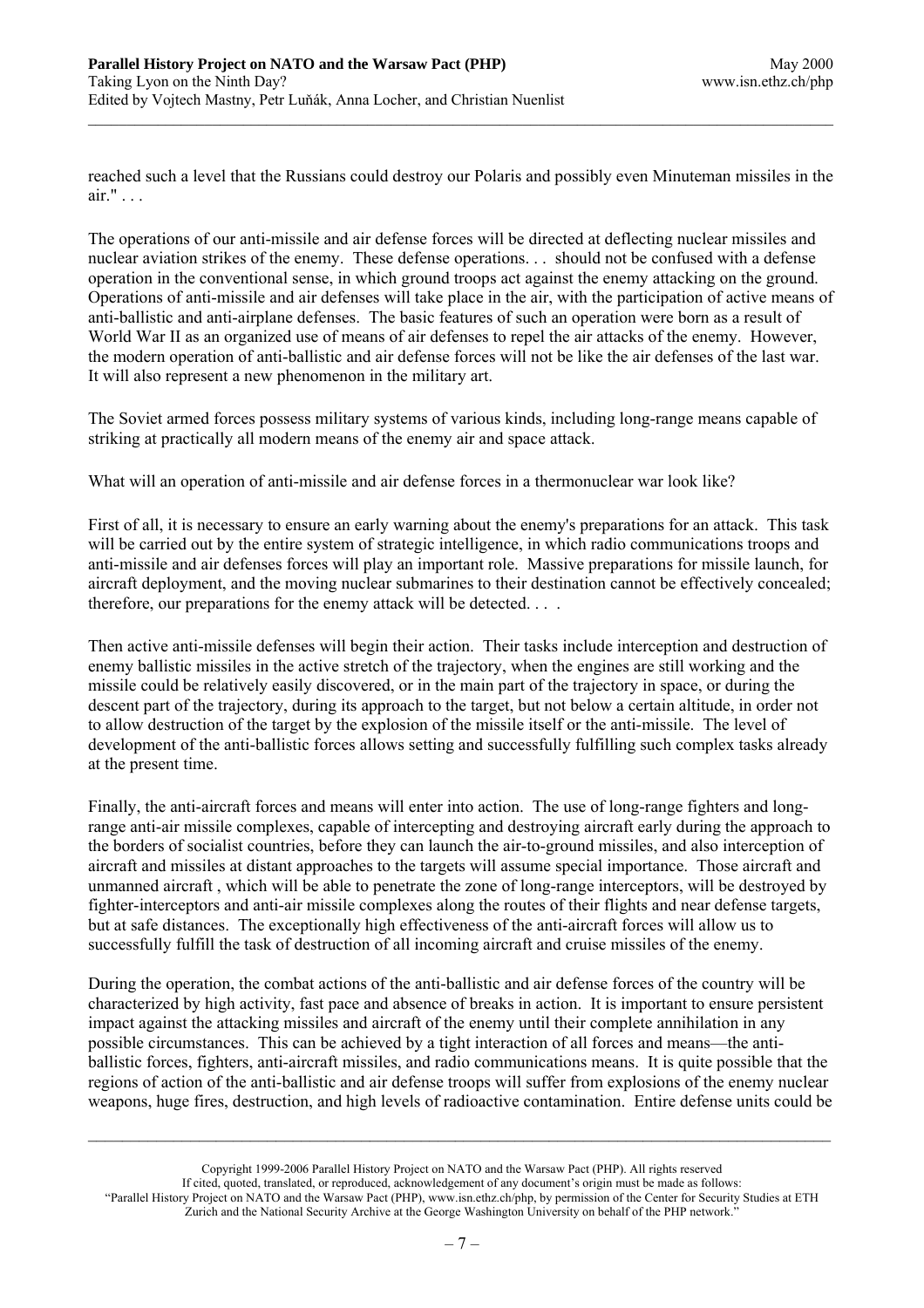wiped out. Therefore, high level of preparation of our anti-ballistic and air defense forces, their ability to maneuver and quickly restore the disrupted parts of the defense system in any location will be very important for a successful conduct of such an operation.

Operations of our anti-ballistic and air defense forces will be conducted in close coordination with operations of other forces—operations of the strategic forces, ground troops, and the Navy. By destroying the enemy missiles and aircraft in the air, not allowing nuclear strikes against vitally important objects, against forces and means of armed struggle, the troops of anti-ballistic and air defenses thus assure decisive conduct of other operations, and first of all, of the strategic operations of nuclear forces. This is the place of operations of anti-ballistic and air defense forces within the system of all the operations, which would be carried out by the Armed Forces in a thermonuclear war with the goal of defeat or physical annihilation of the aggressor.

One of the decisive conditions for a successful conduct of the operations of the anti-missile and air defenses is constant combat readiness of all forces of the Warsaw Treaty Organization at a very high level. . . .

The air defenses of the United States are structured mainly as anti-aircraft defenses. The Northern and Western flanks are most heavily covered. As far as the Southern flank is concerned, it is not covered even with radio communication means, not even mentioning any active means. This is the weak part of the U.S. air defense system, which becomes even more vulnerable with the creation of the global missile capable of striking from any direction. American military leaders confess that US air defenses are powerless against ballistic missiles. However, even their anti-aircraft defense system has many weak spots: a lack of longrange fighter-interceptors, and an insufficient coverage of certain important directions. American experts estimated that the U.S. air-defense system could let through 25 to 30% of the attacking aircraft. Each of those planes, as is well known, could carry a megaton load capable of producing huge devastation. The extremely expensive air-defense system of the United States turned out to be less than effective.

At the present time, the United States is making concerted efforts to create a single global air defense system, which would be capable of destroying ballistic missiles, piloted aircraft, and intercontinental unmanned aircraft. However, construction of such a system is a question of the future.

The anti-ballistic defense plays the most important role in the existing situation. The system of anti-ballistic defenses in the modern conditions should include the means of early detection of missiles with powerful radars or other means of automatic technical support (selection of the targets), calculation of the current trajectory of the missile flight; a system of information and targeting, anti-missile means; electronic countermeasures.

McNamara has openly admitted the drawbacks of the Nike-Zeus system [of anti-missile defense]: the selection of targets [incoming missiles] is not ensured, and the system is not capable of destroying a ballistic missile at a secure distance from its target, therefore, a dangerous radioactive contamination of the area of explosion is created; and the cost of the missile is too high. Therefore, they are changing the program of production of the Nike-Zeus system. They are speedily building a new system, "Nike-X." ("Spring"). . . .However, this system could only be created by the end of the 1960s. . . .

They [the United States] are conducting research to create the so-called screen system, which would consist of many earth satellites capable of hitting missiles; there is also research on using lasers, gamma-rays, neutrons, and so on. All this research, which is conducted in the United States with the goal of developing an anti-ballistic defense system, deserves our attention.

Copyright 1999-2006 Parallel History Project on NATO and the Warsaw Pact (PHP). All rights reserved If cited, quoted, translated, or reproduced, acknowledgement of any document's origin must be made as follows: "Parallel History Project on NATO and the Warsaw Pact (PHP), www.isn.ethz.ch/php, by permission of the Center for Security Studies at ETH Zurich and the National Security Archive at the George Washington University on behalf of the PHP network."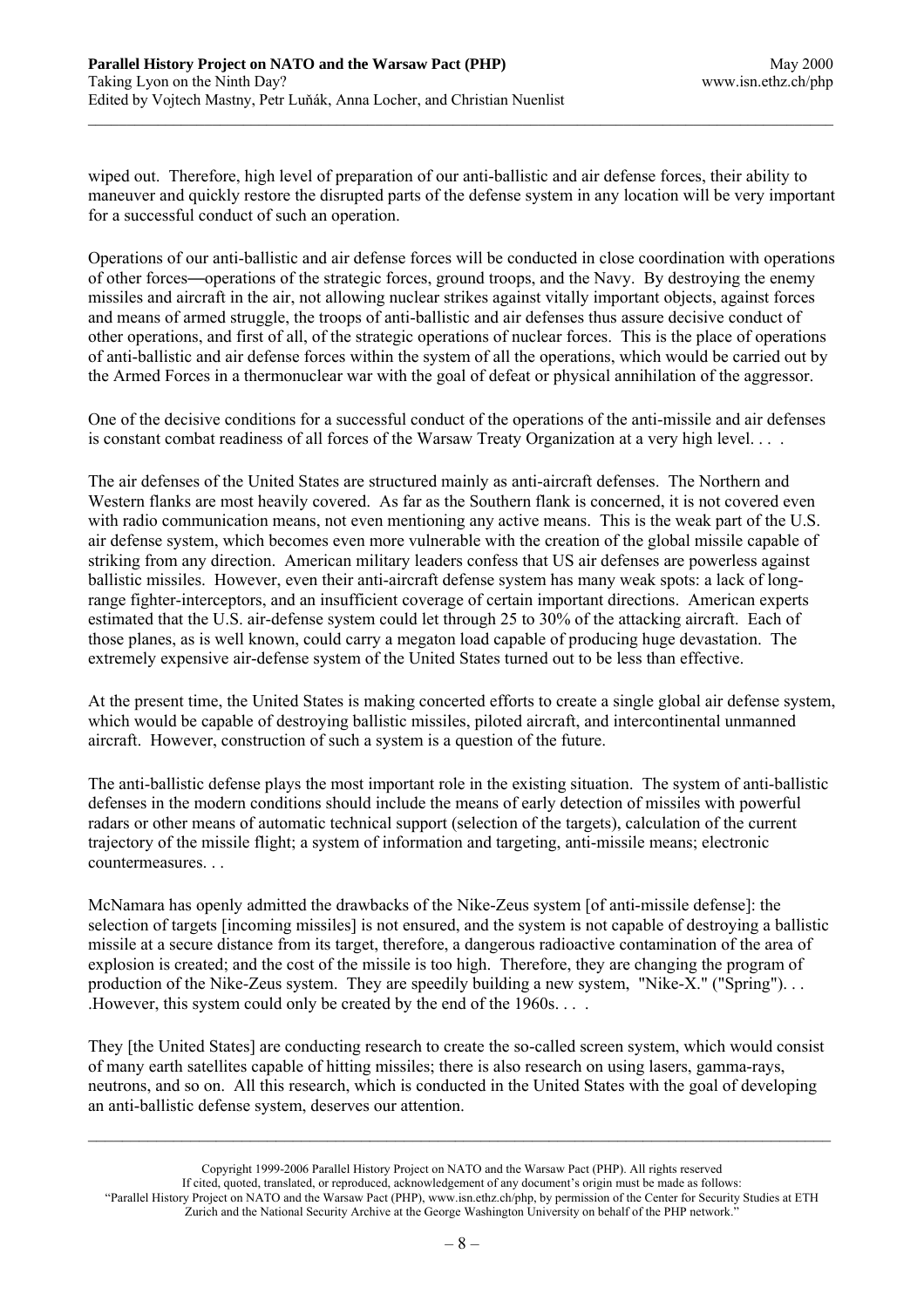The solution to the problem of destruction of the ballistic missile in flight is a great achievement of the Soviet Union—the evidence of the high level of development of our science and technology. The antiballistic defense deals with an insignificant in size and reflecting surface target, which is moving with a space speed. For example, the head part of the Atlas missile has a reflecting surface of only 0.5 square meters, travels with the speed of 25 thousand kilometers an hour, and reaches the altitude of 1,300 kilometers. First of all, this target has to be discovered at a very large distance. Then, the selection of targets presents a very difficult task, i. e. the identification of the genuine head section among false targets. This task is technologically feasible: by the spectrum of the reflected signal—the Doppler shift of the frequencies, by the speed of travel, by the phenomena accompanying the head part's entry into the atmosphere, and so on. Then it is necessary to launch an anti-missile (or another active means) on the trajectory of the enemy missile's flight, and ensure interception and unconditional destruction of the target. All this must take minutes, and even seconds. We also have to seriously take into account the fact that the enemy will be trying to confuse our anti-ballistic system, divert the anti-missile, and organize electronic resistance. It is also known that nuclear explosions at high altitude can seriously interfere with the work of the radio-electronic means of detection, interception, targeting, and administration. And still, all these complex technological problems can be solved at the present time.

The air defense system of the socialist countries is based on the combination of the power of anti-missile troops and fighter aviation armed with air-to-air missiles. The creation and procurement of the long-range anti-air missile systems and long-range fighter-interceptors represents an important achievement of the Soviet Union. The high effectiveness of the anti-air missiles, the combination of the supersonic speed and high maneuverability with the accuracy of the fighter-borne missiles ensure the destruction of aircraft, cruise missiles and the air-to-ground missiles at the required distances and in the entire spectrum of altitudes. The effectiveness of the air defense system is improved by the use of nuclear warheads. An explosion of a nuclear warhead at high altitude considerably increases the combat effectiveness of the air defense instruments—the aircraft or the missile is destroyed tens of kilometers away from the epicenter [target?]

The means of the air defense system have achieved such a level of development that they ensure reliable destruction of high- and low-altitude aircraft and cruise missiles traveling straight or maneuvering in flight, even in the conditions of strong interference.

Already at the present time, the space-based defense systems have acquired practical meaning....

Disregarding the agreement prohibiting the placement of means of nuclear attack in outer space, the United States and other imperialist countries have been persistently conducting research on the military use of outer space. . . Some military representatives of the United States directly pointed out that the best 'defensive' system in outer space would be a "space-based bombing system" . . . .

Regardless of how reliable the system of active defense is, it alone cannot fully protect a country from suffering from the enemy nuclear strikes. Penetration [of the defense] by several missiles with nuclear warheads would be sufficient to incur enormous devastation. Therefore, it is important to have ready forces and means of Civil Defense available for quick liquidation of consequences of the enemy nuclear strikes. The system of Civil Defense consists of special formations charged with putting out the fires, cleaning up the debris, providing medical assistance to the population, evacuation of the population from the areas of impact, organization of defense and maintenance of order, and also other tasks in the wartime. Local population under the leadership of local administration, troops stationed in the rear, means of transportation etc. should

Copyright 1999-2006 Parallel History Project on NATO and the Warsaw Pact (PHP). All rights reserved If cited, quoted, translated, or reproduced, acknowledgement of any document's origin must be made as follows: "Parallel History Project on NATO and the Warsaw Pact (PHP), www.isn.ethz.ch/php, by permission of the Center for Security Studies at ETH Zurich and the National Security Archive at the George Washington University on behalf of the PHP network."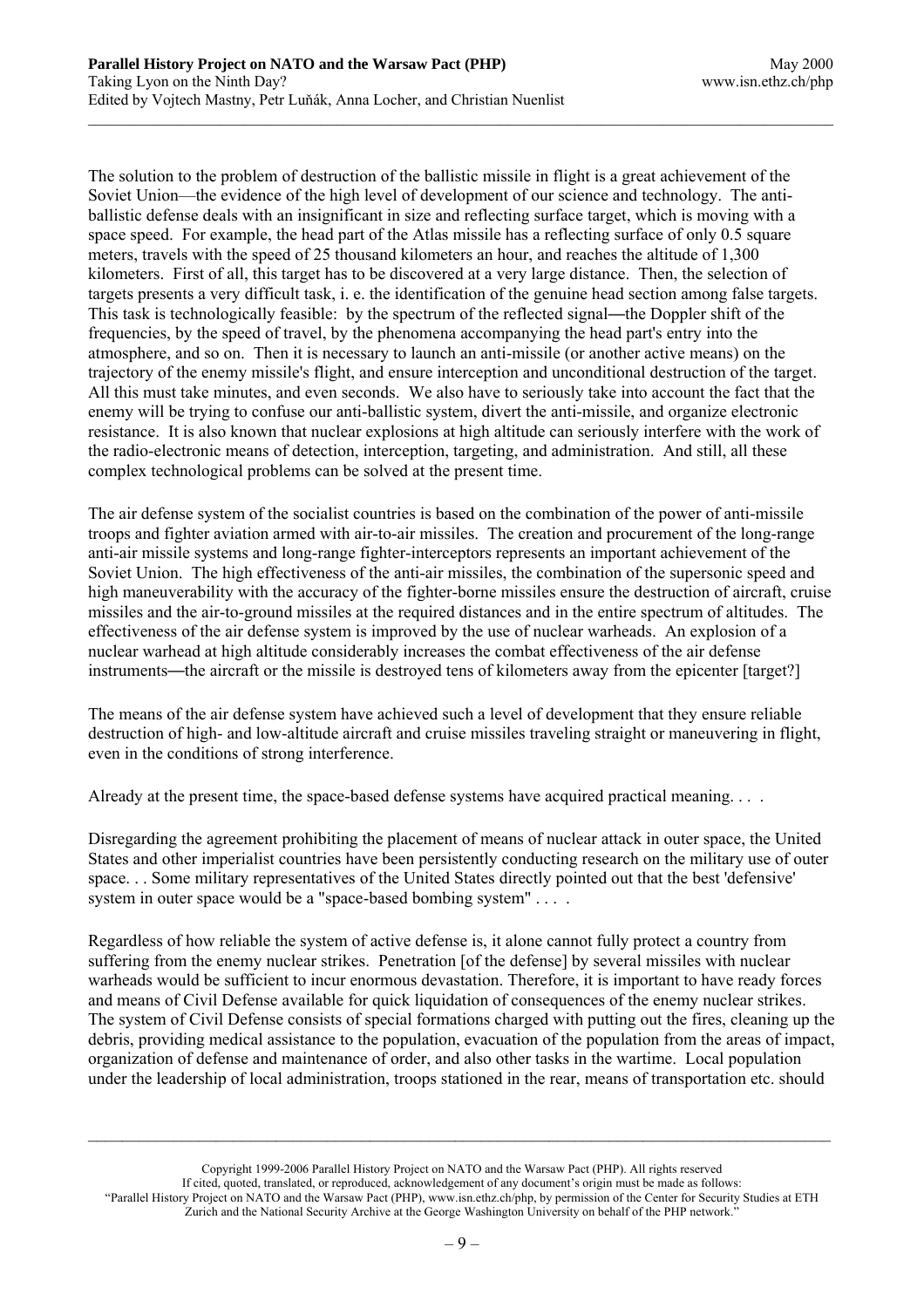be engaged in the implementation of the civil defense tasks. The population of the socialist countries should be taught to act in an organized fashion to clean up the consequences of the enemy nuclear strikes.

Such countries as the United States and the FRG believe that preparation of civil defense is very important. Governmental bodies, units and forces of civil defense of the member countries of the aggressive NATO military bloc are regularly involved in all of the important maneuvers of NATO troops. Such maneuvers create a tense atmosphere and increase the war hysteria. Often such maneuvers lead to panic among the civilian population.

All this points to the need to prepare the civilian population of the socialist countries to be able to act skillfully and in an organized fashion in the conditions of massive nuclear strikes of the enemy.

# **Operations of the Ground Forces**

Notwithstanding the fact that the strategic nuclear weapons will become the decisive means of combat in the nuclear war, and consequently the means of fulfilling the main tasks of the war, the armed combat in the main ground theaters of military action will most likely still be extensive in such a war. The aggressive NATO bloc maintains substantial ground troops in the state of constant readiness in Europe, especially in the Central-European theater. State leaders of the West have repeatedly stated that the NATO countries possessed stronger ground troops in Europe than the countries of the Warsaw Treaty. It was stated, in particular, by U.S. Defense Minister McNamara in the fall of 1963.

The command of NATO prepares the ground troops and the tactical aviation deployed in Europe primarily for the action in the conditions of use of nuclear weapons. They devote special attention to implementing measures for protecting the groups of ground troops and tactical aviation from the impact of nuclear weapons. For this purpose, the groups of troops are kept in a dispersed order, with prepared directions for maneuver, and with construction of all kinds of covers, etc. NATO military plans are being developed on the basis of the calculation that that bloc would be able to preserve the necessary groups of troops and aviation in the situation of nuclear strikes and to use them for forward action after the so-called nuclear offensive, which would be carried out over the course of several days. In adopting the so-called forward strategy, the NATO chiefs, along with other considerations, count of their ability to move their troops out of the regions, which could fall under the strikes of the medium-range strategic nuclear forces, and therefore to save them from annihilation in the very first minutes of the war. But those are mere pipe dreams. The medium-range missiles are now capable of striking the enemy in any region while ensuring safety of our troops. In addition, the socialist countries have a sufficient quantity of theater and tactical nuclear means, which represent a serious supplement to the strategic forces.

The presence of large groups of ground forces in addition to powerful strategic nuclear forces in the imperialist camp may be explained by the following reasons. NATO leaders are making their bets on the local wars, in which they would use primarily ground troops. However, the imperialists are not convinced that they will be able to achieve their main war aims by using nuclear forces only. It is possible that they would need to deploy large forces of ground troops after the nuclear strike to invade the territory of socialist countries, or use those troops to repel attacks by the socialist troops if the war the imperialists had unleashed were to turn against them. . .

Copyright 1999-2006 Parallel History Project on NATO and the Warsaw Pact (PHP). All rights reserved If cited, quoted, translated, or reproduced, acknowledgement of any document's origin must be made as follows: "Parallel History Project on NATO and the Warsaw Pact (PHP), www.isn.ethz.ch/php, by permission of the Center for Security Studies at ETH Zurich and the National Security Archive at the George Washington University on behalf of the PHP network."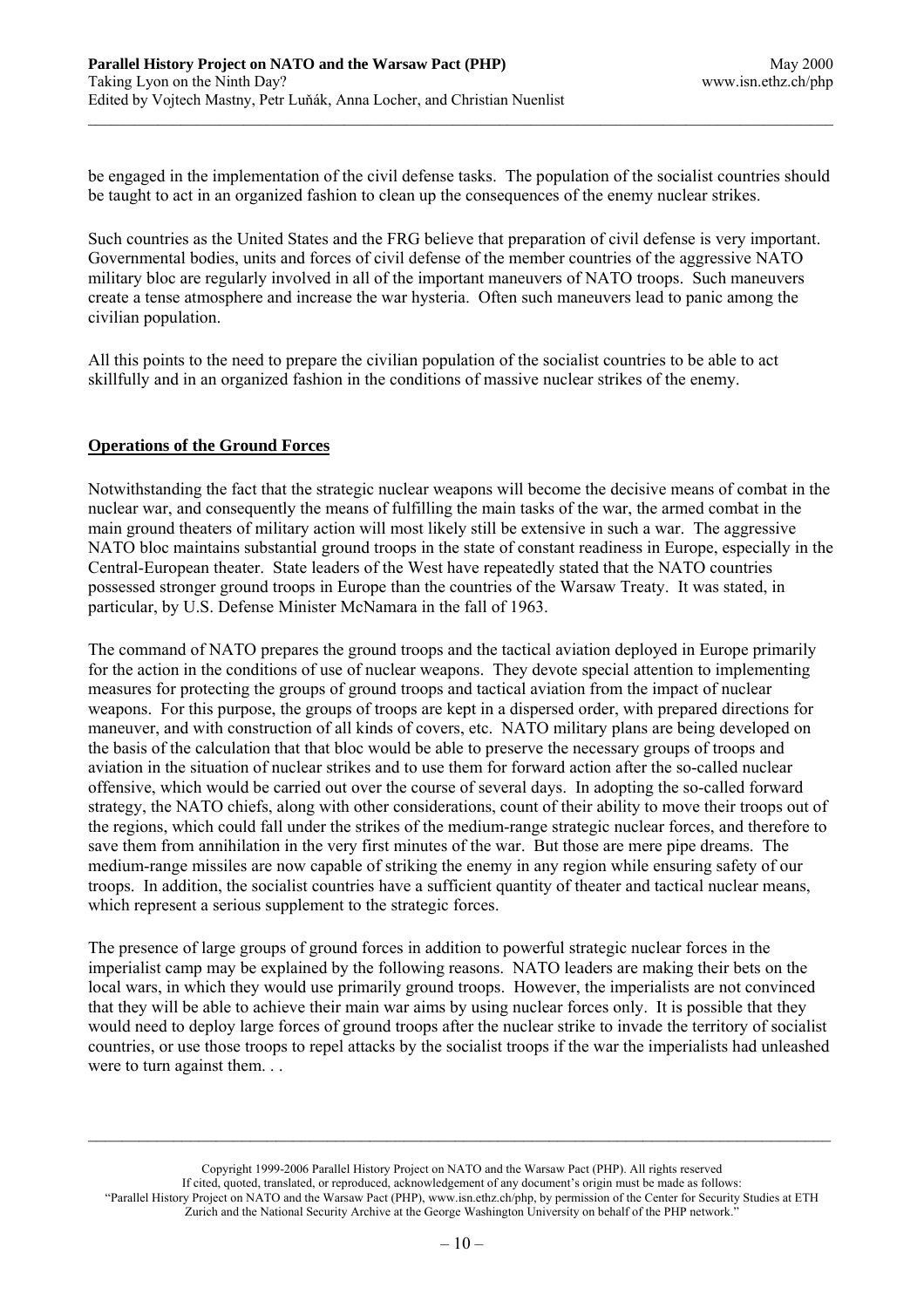In such a situation, the socialist countries will have to prepare comparable groups of ground troops and tactical aviation capable of following up the retaliatory nuclear strike of the strategic forces by decisive military operation with the objective of defeating the aggressor as quickly as possible and achieving their war aims. Such groups will be prepared primarily in order to conduct forward operations in the complex conditions of nuclear war.

The operations of ground forces in the thermonuclear war will not be like the analogous operations of the past war either in character or in methods. The means of armed struggle have changed, and the ground troops developed new combat qualities; the character of war itself has changed drastically. One can say with assurance that the operations of ground troops in a nuclear war will assume principally new features, qualities and characteristics.

The main instrument of fulfilling the main objectives of war in the ground theater—the defeat of the groups of the aggressor forces—will be the nuclear weapons, nuclear strikes launched first of all and mainly by the strategic forces, and also by the theater and tactical missile forces and by the front aviation. Tanks and the mechanized rifle formations and units would use the results of the nuclear strikes for the completion of the defeat of the still surviving groups of enemy troops and for fast movement in the depth of the enemy territory. During the offensive, combat confrontations with the advancing troops of the enemy could take place; fighting with the use of both conventional and nuclear weapons is a possibility. As far as the scale of combat in the theaters of military action is concerned, it is unlikely that it will be as extensive as during World War II

The character of the armed struggle in the theaters of military action will change. Such tasks as penetration of the enemy front, defeat of his group of forces in the tactical and theater zones, encirclement of large masses of troops, which used to require considerable forces and weapons, and intense efforts of the troops, cease to be the tasks of the day. Any group of forces, whether close to the front, or deep in the territory, can be quickly destroyed by several nuclear strikes. The advance of [our] troops can be slowed down not so much by the resistance of the enemy troops, but by the enemy nuclear strikes, which could inflict great losses on the advancing troops, and also produce destruction, debris, flooding and zones of radioactive contamination, which will emerge as a result of nuclear strikes. The need to maintain an uninterrupted line of action along the entire front, as well as the elbow connections between units and formations recedes to the past, and at the same time it would be impossible to do so due to the low density of troops in the theater. Combat actions will develop along defined directions, simultaneously to various depths (including substantial depths), and will be characterized by frequent maneuvers, dynamic movements, and sharp changes in the situation.

Operations of the ground troops and the front aviation in the theaters of military action will be conducted with the purpose of completing the defeat of the surviving groups of the enemy troops in the entire theater, overtaking the enemy's territory, and cleaning up the consequences of the nuclear strikes in the entire theater, and not letting the enemy troops into the territory of the socialist countries.

In order to achieve these goals, we would have to conduct offensive operations on the strategic scale, covering the entire theater of military action. One should not exclude the possibility that in the process of an offensive operation of a strategic scale, unfavorable situations could develop in some of the zones, and force the troops in those zones to turn to defensive operations. In such a case, the main objective of the defense would be to repel counterstrikes, a counteroffensive, or an offensive by the enemy on some directions, weakening of his group of troops, and creation of the conditions for a successful development of the

Copyright 1999-2006 Parallel History Project on NATO and the Warsaw Pact (PHP). All rights reserved If cited, quoted, translated, or reproduced, acknowledgement of any document's origin must be made as follows: "Parallel History Project on NATO and the Warsaw Pact (PHP), www.isn.ethz.ch/php, by permission of the Center for Security Studies at ETH Zurich and the National Security Archive at the George Washington University on behalf of the PHP network."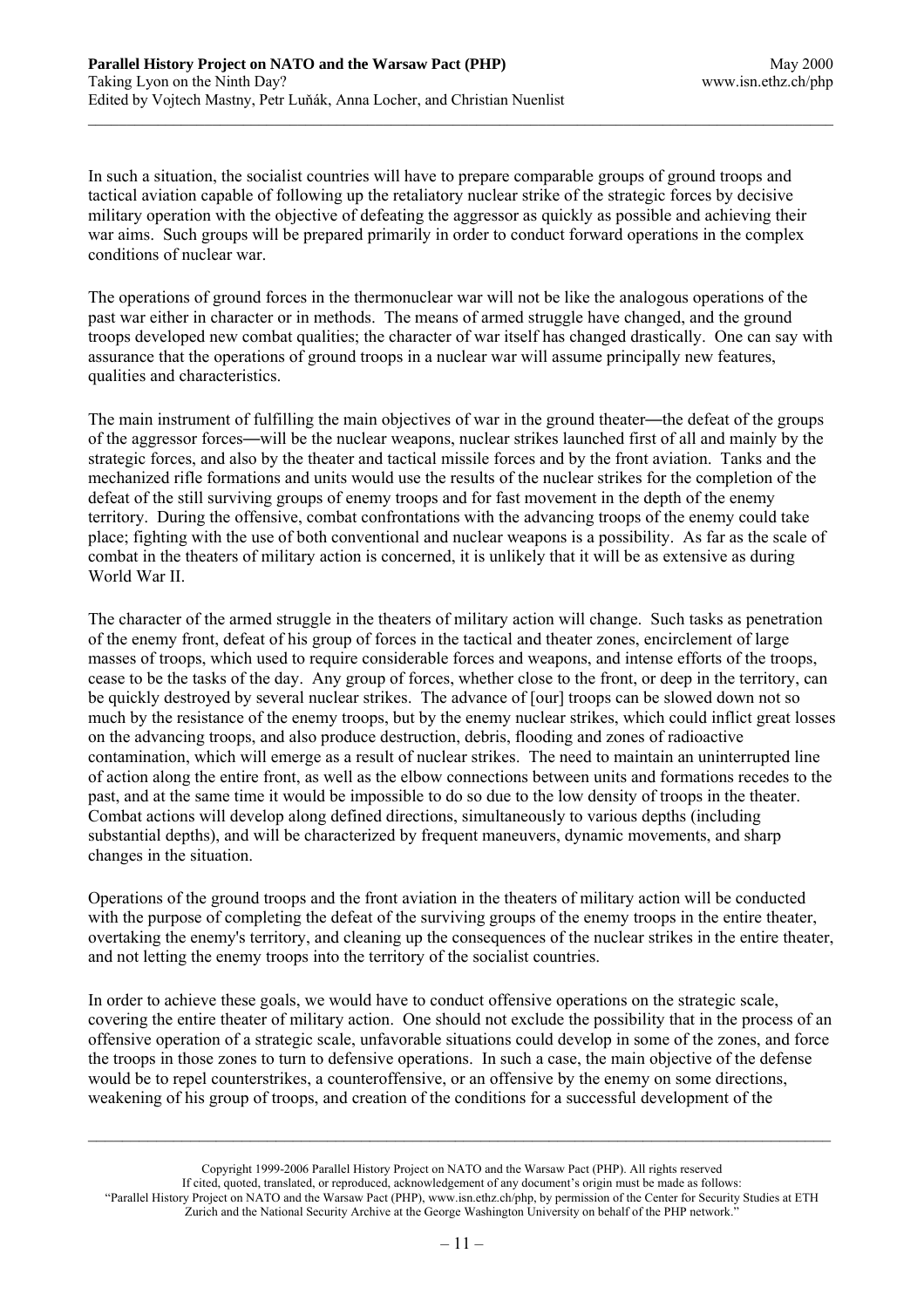offensive on the main directions, and the subsequent start of the offensive in those zones where the troops were forced to turn to the defense.

In order to conduct an advance operation in the main theater of military action, we could engage several front units and units of airborne troops, military transport aviation, the border units, and units of anti-missile and air defenses, and in the maritime zones—forces and means of the Navy. One has to keep in mind that objects and groups of troops in the theater of military action will be subject to nuclear strikes from the strategic missile forces, long-range aviation, and nuclear submarines. The strategic nuclear forces will not be engaged in an offensive operation in the theater of military action in a direct sense—they will act by the plan of the Supreme Command. However, they will carry out the main tasks of the armed struggle in the theater of military action. By the forces and means involved, and by its results, an offensive operation in the main theater of military action can be fully classified as a strategic offensive operation; in the process of such an operation, strategic tasks of armed struggle will be pursued.

In the other, secondary theaters of military action, forward operations will be conducted primarily by one front formation with assistance from units of airborne troops, and troops of our anti-ballistic and air defenses. Such theaters will also experience nuclear strikes of the strategic forces. Therefore, forward operations in such theaters could also be classified as strategic, even though they cannot be compared with the operations in the main theater of military action in their scale.

Forward operation in the theater of military action will not be conducted in isolation. The advancing troops will be using the results of strikes of the strategic nuclear forces, i.e. the results of the strategic operation conducted in a given theater. In order to make a forward operation in a given theater of military action a success, it would be important to conduct operations of anti-ballistic and air defense troops—it will primarily encourage the arrival of reserves and material resources from the rear of the socialist countries, which is very important taking into account the inevitable great losses in the theater. . . .

As far as such regions as Western Europe are concerned, the possibility of localization of war, in essence, does not exist. The interests of the states are ultimately interwoven—economic, political, strategic, and all others—and there exist complex systems of alliances with numerous branches. In such conditions, even a local conflict can involve many other states very quickly. The sides will act upon their alliance obligations, and all kinds of concerns about their and other states' security. Some states could simply use the local conflicts for their own aggressive purposes. In such circumstances, any local conflict could very well grow into a global war with the use of nuclear weapons.

Forward operations in the theater of military action in a thermonuclear war will be conducted in conditions different from the period of World War II.

The forward action of the front will be preceded by the retaliatory nuclear strike of strategic forces, including missile forces, long-range aviation, and nuclear submarines, against targets in the entire territory of the aggressor, including targets and groups of forces of the enemy and the entire theater of military action.

The retaliatory strike by theater and tactical nuclear forces will essentially signify the beginning of the forward operation. The beginning of the operation cannot be determined by the time "X" (which is the beginning of the attack by the ground forces); the timing of the beginning of the attack, and therefore the beginning of the forward operation as it had been during World War II, has now assumed a new meaning and it will be determined by the timing of the launch of the missiles with nuclear warheads.

Copyright 1999-2006 Parallel History Project on NATO and the Warsaw Pact (PHP). All rights reserved If cited, quoted, translated, or reproduced, acknowledgement of any document's origin must be made as follows: "Parallel History Project on NATO and the Warsaw Pact (PHP), www.isn.ethz.ch/php, by permission of the Center for Security Studies at ETH Zurich and the National Security Archive at the George Washington University on behalf of the PHP network."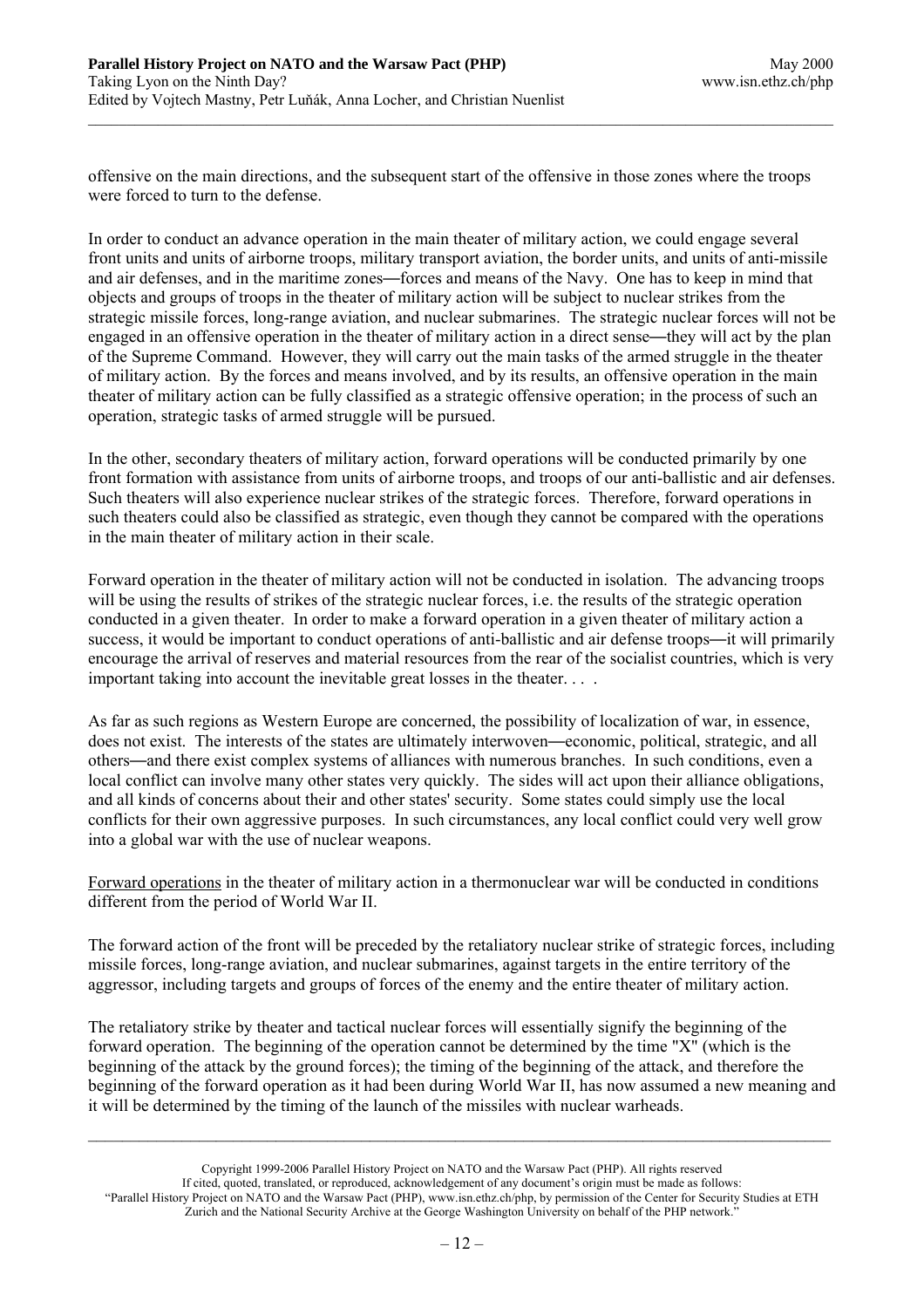Retaliatory nuclear strike of theater and tactical weapons will be targeted at the launching positions of missiles and nuclear artillery, airfields of tactical aviation, tank and ground forces divisions, warehouses and arsenals of nuclear weapons, command centers, communications centers, river crossings, rear bases and other objects covering the entire depth of the enemy's operative order.

The enemy will also be trying to launch nuclear strikes; moreover, he will be trying to launch an unexpected preventive strike. During numerous exercises, the NATO troops and the US strategic forces have been systematically practicing a first nuclear strike by all the forces of the aggressive imperialist military bloc... If one were to generalize from the experience of the NATO troop maneuvers, it would not be difficult to imagine what the first nuclear strike of the aggressor could look like. Strategic nuclear forces are targeted at the political and economic centers, bases of nuclear weapons, and other objects located deeply in the territory of the socialist countries. As far as the nuclear weapons of the groups of armies are concerned (tactical aviation, unmanned aircraft Mace and Matador, missiles Pershing, Corporal, Sergeant, Honest John, and the nuclear artillery), deployed in the theaters of military action, can be used for strikes against objects and groups of troops in the entire depth of operative order of the socialist countries troops, i. e. approximately up to 1,000 to 1,200 kilometers. The experience of the NATO maneuvers shows that those nuclear strikes could be targeted at the launching positions of theater and tactical missiles, airfields of front aviation, our divisions, etc. The NATO military command devotes special attention to the preparations for annihilation of our nuclear forces, and most of our divisions by their nuclear strikes. A large number of nuclear strikes have already been prepared against the regions of the deployment of our nuclear forces and divisions. It is suggested that as a result of the nuclear strikes, all the airfields, launching positions of the missiles, and combat-ready divisions throughout the entire theater would be destroyed. That is supposed to ensure a drastic change in the correlation of forces in the theater in favor of the imperialists. It would be dangerous to underestimate such aggressive plans.

Our retaliatory nuclear strike should be aimed first of all at thwarting the nuclear strike of the aggressor. This task is quite realistic in modern conditions. Of course, it will be necessary to demonstrate high art in launching the retaliatory nuclear strike to ensure survivability of nuclear forces and troops in the conditions of nuclear war. Survivability of the nuclear forces and troops could be achieved by keeping their location immediately before the war disguised by means of maneuvers, by reliable cover-ups, and by other measures. Ensuring combat readiness of the troops and other forces during the nuclear war is the ultimate demonstration of the military art.

The U.S. military command is not sure that the NATO troops deployed in the European theaters would be able to preserve their combat readiness after our retaliatory strike. In this connection, they plan to engage units of strategic aviation, nuclear submarines, and aircraft of forward Air Force units to launch nuclear strikes against the objects in the theater—which, according to their calculations, should compensate for the losses in the nuclear means. To repair the losses in the troops, they plan to airlift troops from the United States and Canada. Those plans are being tested during numerous maneuvers. In particular, in 1963, they conducted maneuvers the Big Lift, and the Swift Strike III, during which they practiced airlifting the troops. If one makes a realistic assessment of the situation, it is unlikely that those measures of the American command would bring any substantial results. Strategic aviation, nuclear submarines, and the aircraft carriers will be the primary targets of nuclear strikes. As far as airlifting the troops, the Big Lift maneuvers have shown how ineffective such a measure could be. Airlifting just the personnel of the Second Armored Division (14,000 men) without the heavy equipment, required 240 transport aircraft, and the airlift itself took three days. During such a long period of time (three days), the NATO European countries could simply cease to exist.

Copyright 1999-2006 Parallel History Project on NATO and the Warsaw Pact (PHP). All rights reserved If cited, quoted, translated, or reproduced, acknowledgement of any document's origin must be made as follows: "Parallel History Project on NATO and the Warsaw Pact (PHP), www.isn.ethz.ch/php, by permission of the Center for Security Studies at ETH Zurich and the National Security Archive at the George Washington University on behalf of the PHP network."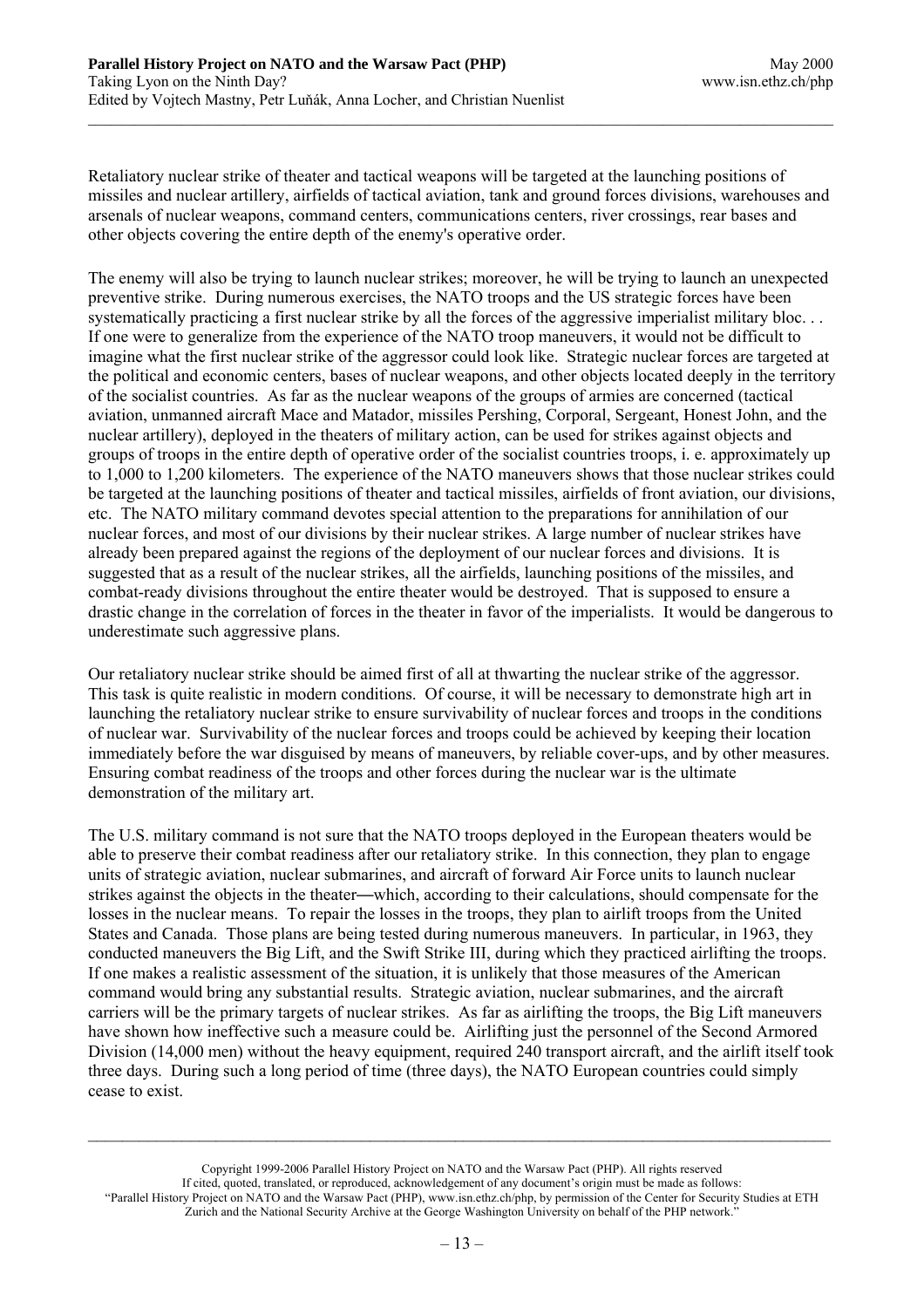According to the American press, by the end of 1962 the United States had approximately 500 military transport planes, of which only 20% were modern jet aircraft with intercontinental range, the rest being old, of limited range and cargo capacity. . . . The present U.S. airlift capability does not ensure quick transportation of troops to Europe. The troops transported by air would only arrive in Europe when the entire Western European theater would have suffered such destruction and radioactive contamination that it would be difficult to land and organize them for combat. . . .

As a result of the mutual exchange of nuclear strikes, an exceptionally difficult situation would emerge in the theater of military action. Numerous fires, destruction, flooding, and high radiation levels will most likely slow or completely stop any kind of movement of the troops that survived nuclear strikes on a number of directions, especially immediately after the nuclear strikes. However, one would suppose that the situation would not be the same everywhere. Some of the directions will suffer from high levels of radiation, substantial destruction, and huge troop losses, precluding forward movements of the troops; on other directions, the radiation levels and destruction could be less dangerous. It is quite probable that there would a sufficient number of directions on the theater, where the troops, which preserved their combat capability, could conduct forward operations at least some time after the nuclear strikes, and we should be able to use such directions.

Upon starting an offensive, the troops of the fronts could be confronted with at least two possible operations of the enemy—with an organized defense, or with his offensive.

At the outset, many NATO maneuvers usually practice defense (or the so-called 'mobile' defense, which is essentially a retreat). It is not too hard to discern a simple propaganda trick here. By no means are NATO forces preparing for defense. The command of this aggressive bloc figures that after the nuclear strike its troops would immediately be able to rush deep into the territory of the socialist countries without any obstacles. Therefore, it is most likely that our forces will confront the advancing enemy troops that have suffered enormous losses from nuclear strikes, which means that at very beginning of the operation there may be mutual encounters in several directions. Gaps between the directions of actions of the troops will be inevitable, because the nuclear strikes will lead to great devastation in the groups of troops on both sides.

At the same time, it is possible that the enemy troops will conduct defensive operations in some zones. The type of defense could vary: prepared defense, hastily organized defense, and mobile defense.

One has to account for the following important fact. In the past, the NATO command prepared the main line of defense on the Central-European theater 50 to 120 kilometers away from the borders of the socialist countries. Recently, NATO adopted the so-called 'forward' strategy. This term disguises the plans to deploy NATO troops directly along the borders of the socialist countries.

All this has to be taken into account in organizing a forward operation aimed at defeating the aggressor in the theater of military action.

The main means of striking and defeating the aggressor, and therefore the main means of fulfilling the main tasks of the forward operation, will be the strategic nuclear weapons used in a given theater as well as the tactical nuclear weapons of the ground troops units and the aviation.The success of forward operation in a nuclear war will primarily depend on the skill of using the nuclear weapons, on knowing how to select the targets, define their precise location, and launch timely (quick) and effective nuclear strikes.

Copyright 1999-2006 Parallel History Project on NATO and the Warsaw Pact (PHP). All rights reserved If cited, quoted, translated, or reproduced, acknowledgement of any document's origin must be made as follows: "Parallel History Project on NATO and the Warsaw Pact (PHP), www.isn.ethz.ch/php, by permission of the Center for Security Studies at ETH Zurich and the National Security Archive at the George Washington University on behalf of the PHP network."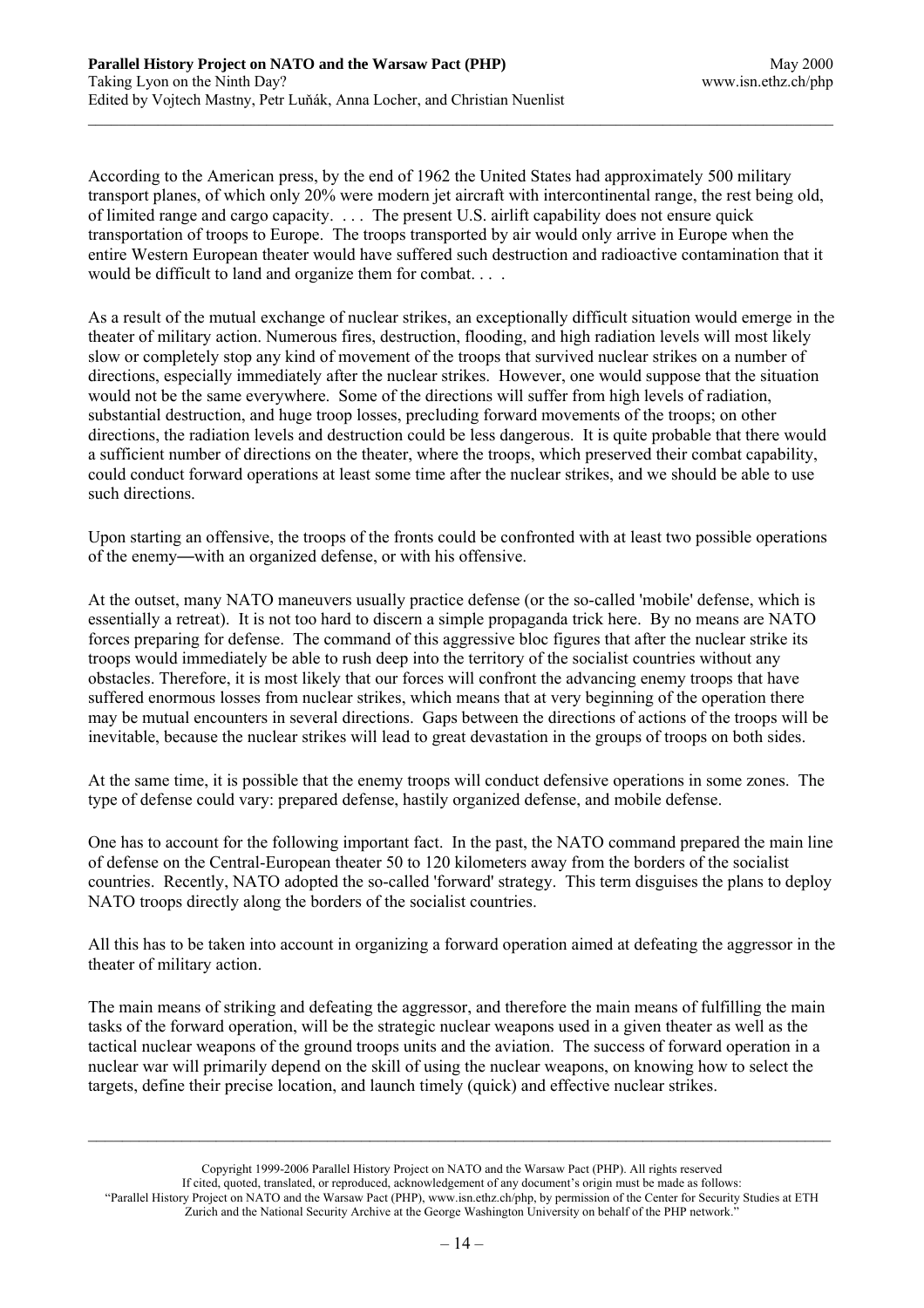What is the main purpose of using nuclear weapons in a forward operation, what should be the targets of nuclear strikes at various stages of the operation, and what methods of using nuclear weapons should be employed?

All these questions have been in the center of attention of military theorists and practitioners of many countries for a long time now. In the very beginning, when nuclear weapons were just starting to arrive in the ground troops, some military officials in the West were inclined to consider these weapons as powerful instruments of fire support of the ground troops. It was suggested that massive nuclear strikes could help to "cut out" extensive areas in the enemy defense, destroy its troops and ammunition in the tactical zone, as if opening gates in the defense of the enemy for forward movement of one's own troops, and then to create a nuclear "carpet"—a kind of firewall by persistent strikes in order to ensure an unobscured movement of troops into the depth of the enemy defense.

Here it is not difficult to discern the desire to adopt the new powerful weapon to the old methods of warfare, to use this weapon as a means of fire support of advancing troops. Some of our military officials also shared similar views.

As nuclear weapons developed, and the experience of their use accumulated, the inexpedience of their use as means of fire support of ground troops and tanks has become more and more apparent. First of all, the nuclear forces are capable of independently destroying any groups of troops and any objects (fortified positions, airfields). Secondly, the tactical zone of defense became thinner, the troops were dispersed throughout the battlefield, targets became fewer, and therefore, it became even easier to destroy them by nuclear strikes of theater and tactical nuclear forces. Thirdly, forward movement of troops through the areas of nuclear strikes turned out to be undesirable and dangerous because of big fires, destruction, and the high levels of radiation.

As a result, the views on using nuclear weapons in operations in the theater of military action have been changing. According to the American views, the main purpose of using theater and tactical nuclear weapons is to reduce the nuclear power of the enemy, and win the nuclear superiority. They started to select missile launchers, airfields of the front aviation, storage sites of nuclear weapons, command centers, and the main groups of troops (especially tank troops) as targets. Changes have been occurring also in the ways of using nuclear weapons. Nuclear artillery is being gradually retired, the portion of theater and tactical missiles is growing; new improved systems are replacing the older outdated missile systems.. . . The Davy Crockett [tactical missile] is not an effective means of general nuclear war, although it could be appropriate for a local war where tactical nuclear weapons will be used. Strategic and theater nuclear weapons are being prepared in the United States for a general nuclear war.

Recent American views on using nuclear weapons on the battlefield are more dangerous [than the earlier ones]. We have to counter them with new methods of using our nuclear forces to fully exploit the great combat potential of these weapons for a quick defeat of the aggressor. It is quite clear that the use of these weapons for pushing forward the combat formations (ground troops and the tanks) no longer fits these requirements. Nuclear weapons should be used to fulfill the main tasks of the operation, for annihilation as far as it is possible of all the troops and ammunition of the enemy. The latter should include first of all the nuclear forces of the enemy—tactical aviation on the airfields, unmanned aircraft, missiles, and nuclear artillery on their firing positions, storage and assembly sites of nuclear ammunition. All these means are dispersed in great depth, but at the same time they are located within the range of not only strategic nuclear

Copyright 1999-2006 Parallel History Project on NATO and the Warsaw Pact (PHP). All rights reserved If cited, quoted, translated, or reproduced, acknowledgement of any document's origin must be made as follows: "Parallel History Project on NATO and the Warsaw Pact (PHP), www.isn.ethz.ch/php, by permission of the Center for Security Studies at ETH Zurich and the National Security Archive at the George Washington University on behalf of the PHP network."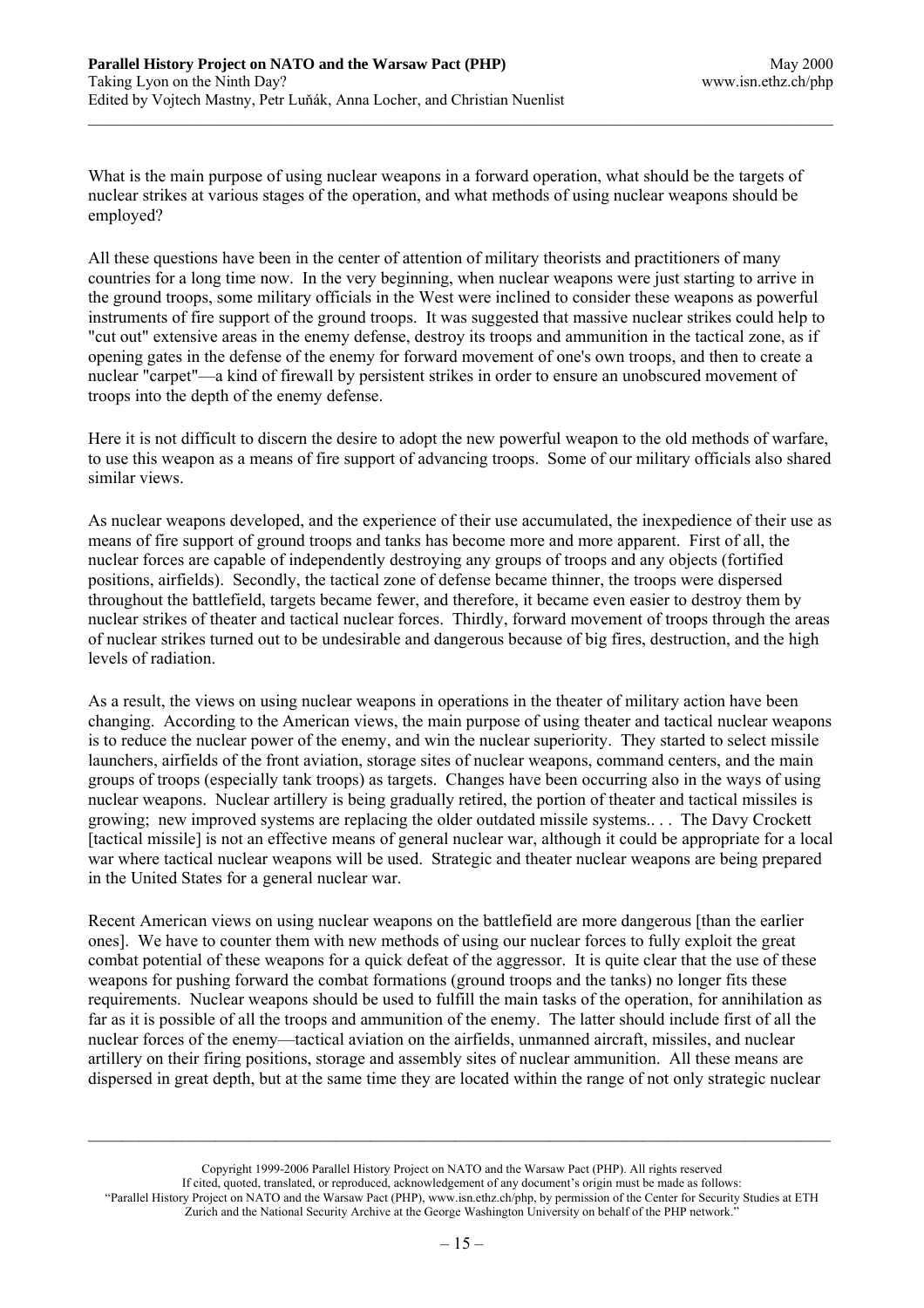medium-range forces, but even our theater and tactical nuclear weapons. No forward operation in the modern conditions can be successful without prior destruction the nuclear weapons of the enemy.

However, the struggle against the nuclear forces of the enemy is not the only task that would be fulfilled by the nuclear weapons in a forward operation. The tasks of eliminating the enemy units and formations in the areas of their concentration, on the lines of deployment, in the areas of defense and in combat orders during forward operations will be equally important. Along with the troops, their nuclear weapons will be destroyed also. The troops are affected by the shock wave, light emission, and penetrating radiation, and their actions are constrained by the radioactive contamination of the territory. In addition, nuclear weapons can be used to destroy fortifications with headquarters, command centers, bases of the rear, river crossings, hydro-constructions, ports, and other objects.

Ground troops are armed with various nuclear means: theater and tactical ballistic missiles, unmanned aircraft, and front aviation. They should be used according to their combat capabilities. Theater missiles of long range and powerful loads could be successfully used to destroy nuclear weapons deployed throughout the entire theater of military action, reserves, groups of troops, headquarters, and so on, if those are not destroyed by the strategic forces. Front aviation can deliver strikes against airfields, firing positions of missiles and artillery, and against the troops—both in the areas of deployment, and on the move (offensive, march). Tactical missiles can be used to strike at concentrations of troops, within the tactical zone, and within the range, the centers of resistance, and firing positions of tactical missiles and the artillery.

A question could arise here—would the front nuclear weapons be sufficient to destroy the numerous targets in the process of a forward operation?

If one relies only on the nuclear weapons of the front, it might not be enough. However, the main tasks of the armed struggle will be fulfilled by the strategic nuclear forces. The main targets—the main groups of troops and nuclear forces of the enemy in the theater—will be destroyed by medium-range missiles during the retaliatory strike before the beginning of the forward operation of the front.In addition, the strategic missile forces and the long-range aviation will also deliver nuclear strikes during the front operations until the complete defeat of the aggressor. In conducting front operations, one has to take into account not only the nuclear forces of the front, but also the strategic nuclear forces in the first place.

Nuclear strikes—massive, group, and single—will be the main method of using nuclear weapons in an operation. The methods used in artillery—artillery preparation for the attacks, artillery support of forward movement of troops (firewall, consistent concentration of the fire) —are not appropriate to use with these [nuclear] weapons.

As has been stated above, the nuclear forces of the front will be involved in the retaliatory nuclear strike of the strategic forces. Nuclear strikes of the front in this case will become a part of the general second nuclear strike. This cannot be seen as fire preparation in its usual meaning.

Taking into account the difficult radiation situation, which will inevitably result from the retaliatory nuclear strike, the troops will most likely be unable to immediately begin a forward operation on all the directions; they will have to wait for some time for the levels of radiation to come down. It is quite possible that it would become necessary to launch additional nuclear strike against the newly discovered nuclear forces, groups of troops, centers of resistance, and other objects immediately before the offensive, or even during the forward operation. The most important principle of using nuclear weapons during a forward operation is

Copyright 1999-2006 Parallel History Project on NATO and the Warsaw Pact (PHP). All rights reserved If cited, quoted, translated, or reproduced, acknowledgement of any document's origin must be made as follows: "Parallel History Project on NATO and the Warsaw Pact (PHP), www.isn.ethz.ch/php, by permission of the Center for Security Studies at ETH Zurich and the National Security Archive at the George Washington University on behalf of the PHP network."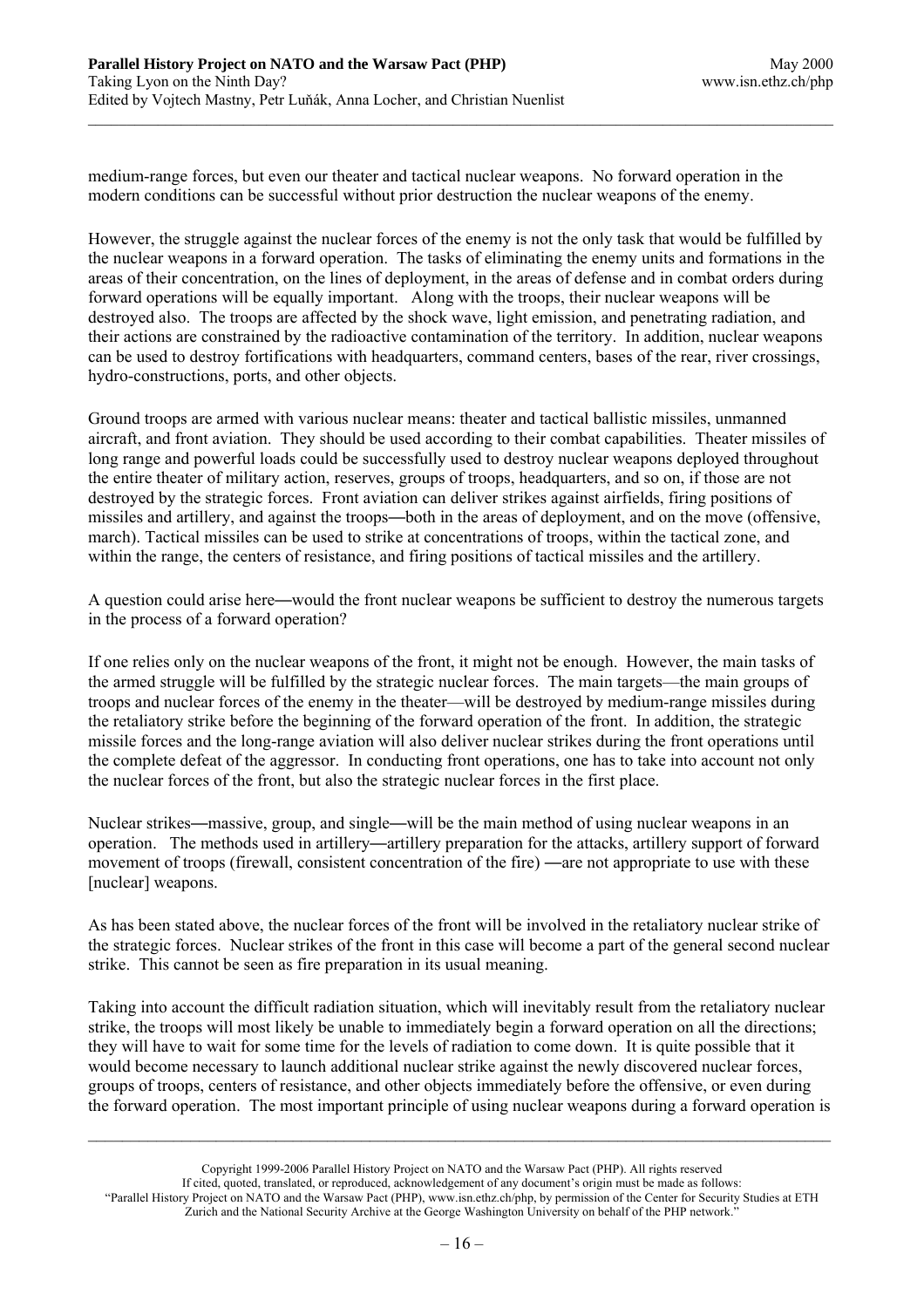speed, accuracy of the strike, and targeting of these weapons against the most sensitive enemy spot depending on the developing situation.

Because the enemy will use nuclear weapons extensively, both at the beginning and during the operation, the question arises of what will be the result of mutual use of nuclear weapons—which side will be superior?

This question occupies the center of attention of military and political leaders. Some military theorists in the West limit this problem to the arithmetic calculations of the quantitative correlation of nuclear forces of the sides, and thus come to a conclusion of an alleged superiority of NATO over the forces of the Warsaw Treaty. Certainly the quantitative side plays an important, but far from the dominant role in the correlation of nuclear forces. The qualitative side, and the level of readiness of nuclear forces for combat use in different circumstances will have the utmost significance.

If one were to seriously examine the question of correlation of nuclear forces in the European theater, the conclusions would inevitably be quite different. In Central Europe, NATO possesses approximately 800 missile-bearing aircraft and approximately 80 launchers for unmanned aircraft Mace and Matador. The vulnerability of those weapons to modern means of air defenses is widely known. The nuclear artillery which, according to statements made by Americans themselves, is characterized by low combat quality, and high vulnerability—accounts for the main part of the NATO theater and tactical nuclear forces

The NATO command calculates that they would be able to compensate for the deficiencies of their theater and tactical nuclear weapons with the use of their strategic forces for strikes against objects in the theater of military action—with means of strategic aviation, aircraft carrier aviation, and nuclear submarines with the Polaris missiles. However, those means cannot be compared either in the quantitative, much less in the qualitative sense with our medium-range missiles . . . Our medium-range missiles are invulnerable in flight, have powerful payloads, and are highly accurate in hitting their targets. The majority of theater and tactical nuclear forces and troops formations deployed on the theater will be vulnerable to the strikes of these missiles.

Therefore, the overall correlation of forces in nuclear armaments in the European theaters is not at all in favor of NATO. The readiness of nuclear forces and their invulnerability is, of course, a matter of the skill of the command and of the troops.

Notwithstanding the use of nuclear weapons, many important tasks of armed struggle on the theaters will be fulfilled by motorized and tank units and formations. However, their role in the war has changed.

In the wars of the past, the ground and tank forces fulfilled their tasks on the battlefield by their own fire resources, attacks, the caterpillar tracks of the tanks, and in some cases in by face-to-face combat of the personnel. It is true that the artillery fire, and strikes of the air forces, inflicted significant damage on the groups of the enemy. However, after the strikes of the artillery and the air strikes, those groups of troops as a rule preserved their ability to fight, and put up resistance against the advancing troops; therefore they had to be destroyed in combat or taken prisoners, which required actions by large numbers of ground troops and tanks with the support by large number of artillery pieces.

In the modern conditions, the main forces and weapons of the enemy will be destroyed by nuclear strikes. This is the fastest and the most reliable road to victory in any kind of military actions. The tank and motorized units and formations will be left with the task to exploit the results of nuclear strikes in order to

Copyright 1999-2006 Parallel History Project on NATO and the Warsaw Pact (PHP). All rights reserved If cited, quoted, translated, or reproduced, acknowledgement of any document's origin must be made as follows: "Parallel History Project on NATO and the Warsaw Pact (PHP), www.isn.ethz.ch/php, by permission of the Center for Security Studies at ETH Zurich and the National Security Archive at the George Washington University on behalf of the PHP network."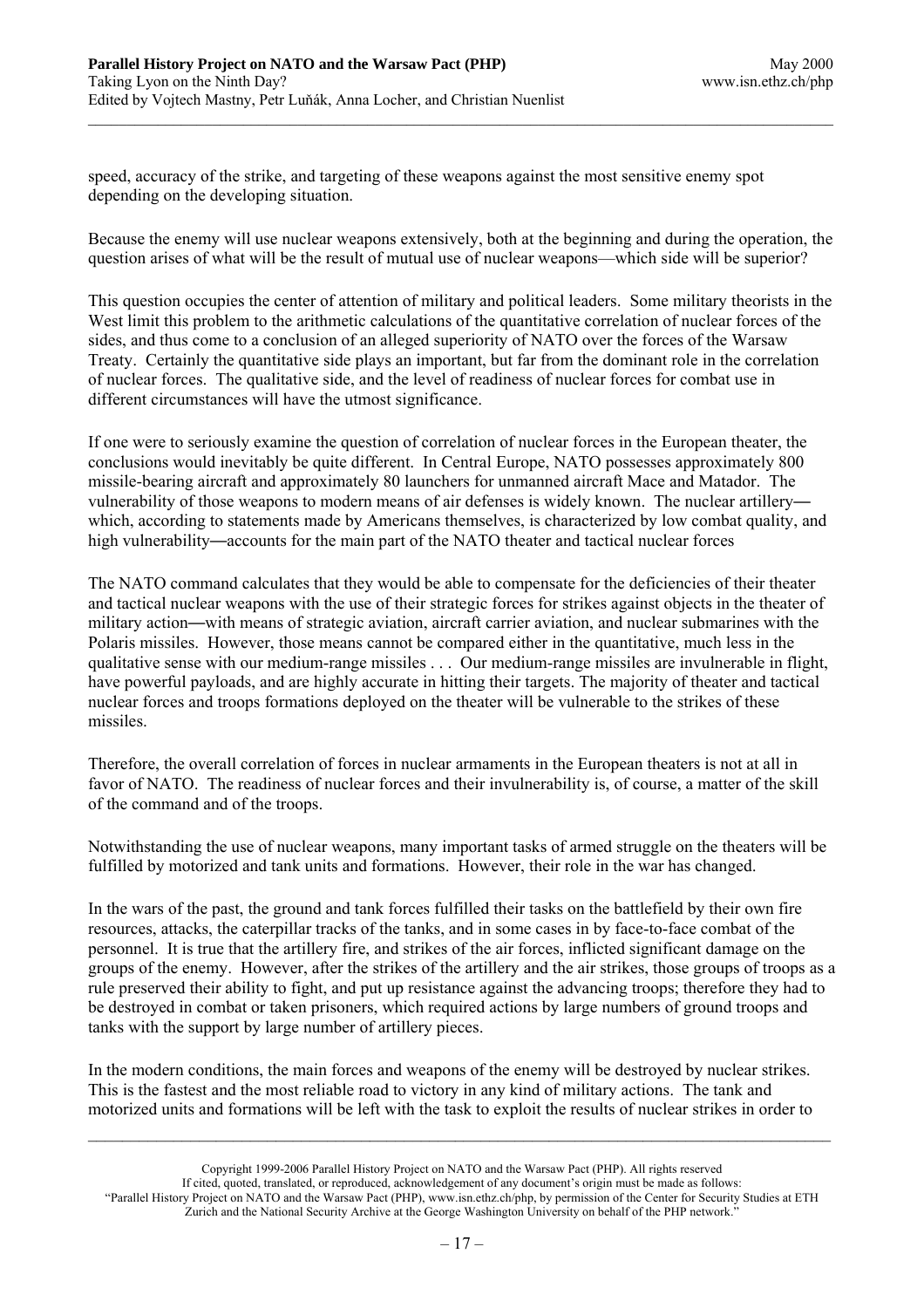complete the defeat of those enemy troops that still preserved their combat ability, to quickly move forward, and to capture important regions and objects. Tactical nuclear forces will be used to fulfil the most important combat tasks set to a unit. However, it could happen that a given unit would find itself without nuclear weapons, and the situation will not allow using the army or front nuclear forces. If such a unit were confronted with a strong enemy center, it would be better to move around such a center. If moving around [the center] is impossible, then the unit would have to enter into combat, i. e. defeat the enemy with conventional means and methods, which usually mean combat, as a face-to-face confrontation of sub-units, units and formations. The methods of combat are changing. Gone into the past are human-chain attacks; the troops will attack and move forward primarily mounted on the tanks, armored personnel carriers, armored vehicles, using fire means of those machines along with hand-held rifles, guided anti-tank missiles, and individual anti-air missiles. Their action in combat will be supported by the artillery fire—primarily the jet artillery—and the actions of the aviation.

The danger of the enemy nuclear strike will be constantly hanging over our troops. Therefore, the combat formations of our units should be dispersed along the front and in depth; it would be safer if the troops were constantly on the move, maneuvering and using defensive features of the local territory to the maximum, had their individual and group means of protection against the light wave and radiation ready to use, and were able to protect themselves against the shock wave of nuclear explosions.

Advancing as a front on an extensive distance is no longer necessary. Forward operations will be conducted along the directions with gaps between units and formations. Such directions will have to be selected beforehand, but often they will be selected in the process of an offensive, using primarily the regions with low levels of radiation.

Forward movement groups will be created in the depth, at significant distance from direct contact. They will be moving in dispersed marching columns, then assume pre-combat and combat orders at certain distances, and begin the forward action using the results of nuclear strikes, or with the support of the aviation and the artillery. The enemy defense, damaged by nuclear strikes, should be taken over by vehicle-mounted troops. The troops will be overcoming the enemy defenses primarily using the areas where the enemy was destroyed by nuclear strikes from the air. It would be expedient to avoid the defense centers of the enemy, which remained intact, and which for some reason it would be impossible to destroy by additional nuclear strikes; they will be destroyed by the next echelons.

There could be such enemy defense centers, which we would not be able to avoid. If for some reason they could not be destroyed with a nuclear strike, they should be suppressed by the strikes of the aviation, artillery, tanks, anti-tank guided missiles, and by the attack of the troops. Conventional means of destruction became so effective that they are capable of reliably suppressing the enemy's fire means and personnel in such centers in short time, and to clear the way for the tanks and motorized ground troops.

As is widely known from the numerous [military] exercises, and maneuvers extensively covered in the press, and also from the [military] charters and various instruction manuals, the NATO forces are predominantly taught forward operations. The forces of the United States and the FRG are especially actively trained for forward actions. They are prepared to begin forward operation immediately after the nuclear strikes, and to use airborne troops landing on a large scale.

After the retaliatory nuclear strike, our troops will also begin advancing. They will be advancing against an advancing enemy—a most difficult but entirely feasible kind of attack. One has to keep in mind that nuclear

 $\_$ 

If cited, quoted, translated, or reproduced, acknowledgement of any document's origin must be made as follows:

Copyright 1999-2006 Parallel History Project on NATO and the Warsaw Pact (PHP). All rights reserved

<sup>&</sup>quot;Parallel History Project on NATO and the Warsaw Pact (PHP), www.isn.ethz.ch/php, by permission of the Center for Security Studies at ETH Zurich and the National Security Archive at the George Washington University on behalf of the PHP network."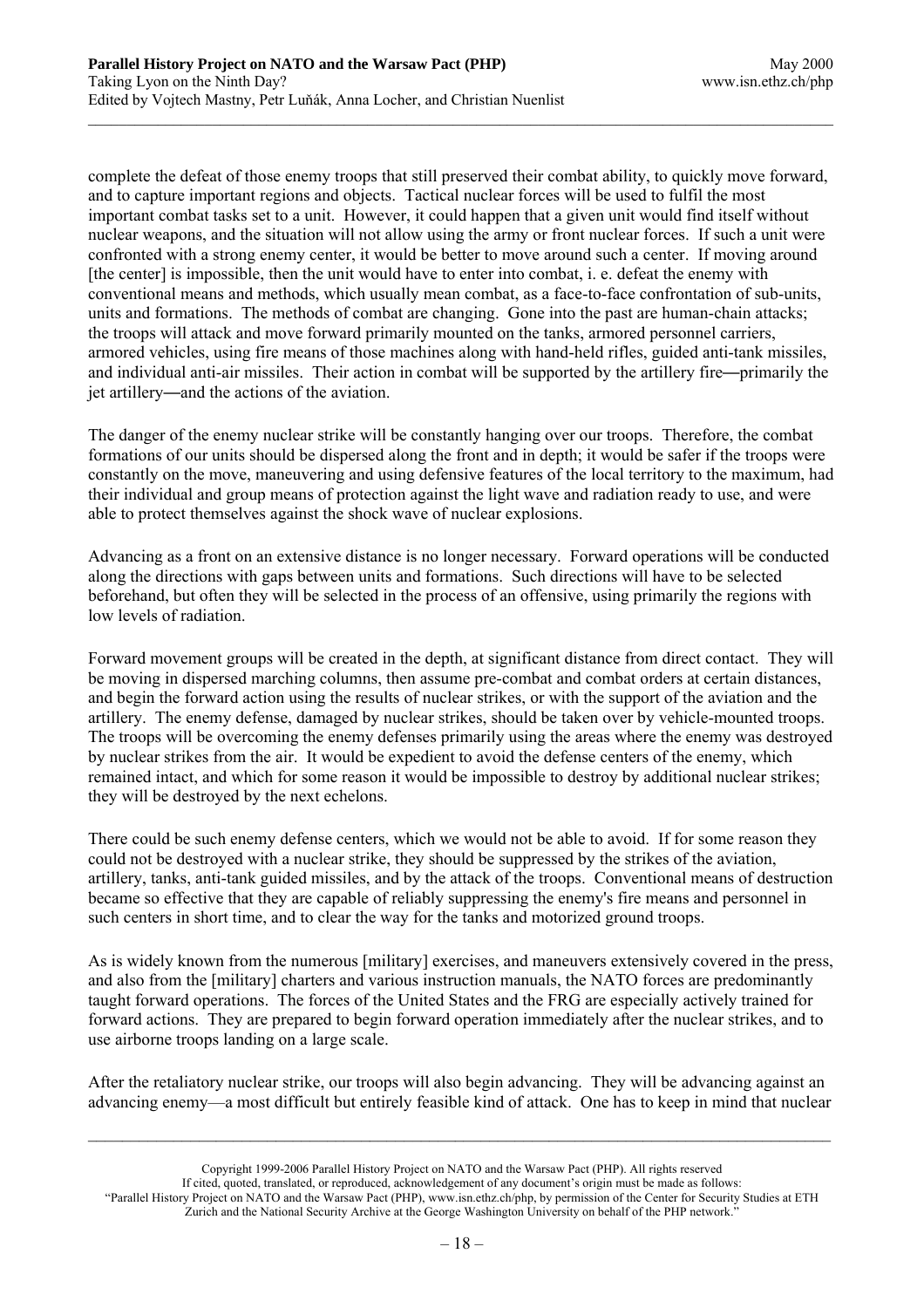strikes inevitably will cause great devastation in the ranks of the enemy, and create gaps in the combat order of his troops. That situation should be used for fast movement of our tank and mechanized rifle units as deeply as possible to outflank the surviving enemy groups—for a decisive attack and the defeat of the enemy.

Combat is such conditions will represent first of all elimination of the advancing enemy troops and their nuclear weapons by nuclear strikes, and also decisive movement of the tank and mechanized rifle units and formations into the depth of the enemy's operative order, strikes against the flanks and the rear of his moving troops, and defeat of those troops in interaction with the landing airborne troops. Protracted front combat should not be allowed.

However, one has to keep in mind that any kind of forward operation, including advancing against an advancing enemy, or advancing combat, requires careful preparation and support [in order to] reliably suppress and defeat the enemy. Unprepared attack without annihilation of the enemy with nuclear strikes and without his suppression with the artillery fire, tanks and aviation, will not be successful. One should also constantly increase the effort of the troops by introducing units and formations arriving from the rear. In this regard, the socialist countries enjoy significant superiority if one looks at the Western theater.

The front aviation will play an important role in combat in the theaters of military action. . . Air reconnaissance, which remains one of the most important tasks of the front aviation, has assumed a special importance today. . . .

Airborne troops will play a special role in advance operations. In the future war, the most serious challenge to the troops will be whether they would be able to use the results of the nuclear strikes of the strategic forces in order to capture important areas and objects in substantial depth before the enemy recovers from the nuclear shock. It is quite understandable that mechanized rifle and tank units will not be able to arrive in such areas very quickly. The airborne troops will be able to carry out such a mission faster and better. They are better equipped for action under nuclear conditions.

The task of landing of airborne units in substantial depth immediately after nuclear strikes is becoming entirely feasible. The enemy air defense will be disrupted after a massive nuclear strike.

The strategic airborne landing forces can be charged with the task of taking over military bases and nuclear weapons sites, as well as political centers, economic regions, ports, islands, and other enemy assets. . . .

A very old principle of forward operations emphasized a correct choice of the direction of the main strike and skillful concentration of forces and ammunition on that direction. This principle should be applied in a new way in the modern conditions.

During the past war, the direction of the main strike represented a relatively narrow zone, where all the efforts of the troops, their fire capabilities were concentrated, including ground troops, tanks, artillery, aviation, and other forces and means. Their actions were strictly coordinated in time on the chosen direction. This assured the required striking force of the forward group, destruction of the enemy defenses, and development of forward action in depth. Defenses then represented a thick wall of firepower, personnel, and fortification.

Copyright 1999-2006 Parallel History Project on NATO and the Warsaw Pact (PHP). All rights reserved If cited, quoted, translated, or reproduced, acknowledgement of any document's origin must be made as follows: "Parallel History Project on NATO and the Warsaw Pact (PHP), www.isn.ethz.ch/php, by permission of the Center for Security Studies at ETH Zurich and the National Security Archive at the George Washington University on behalf of the PHP network."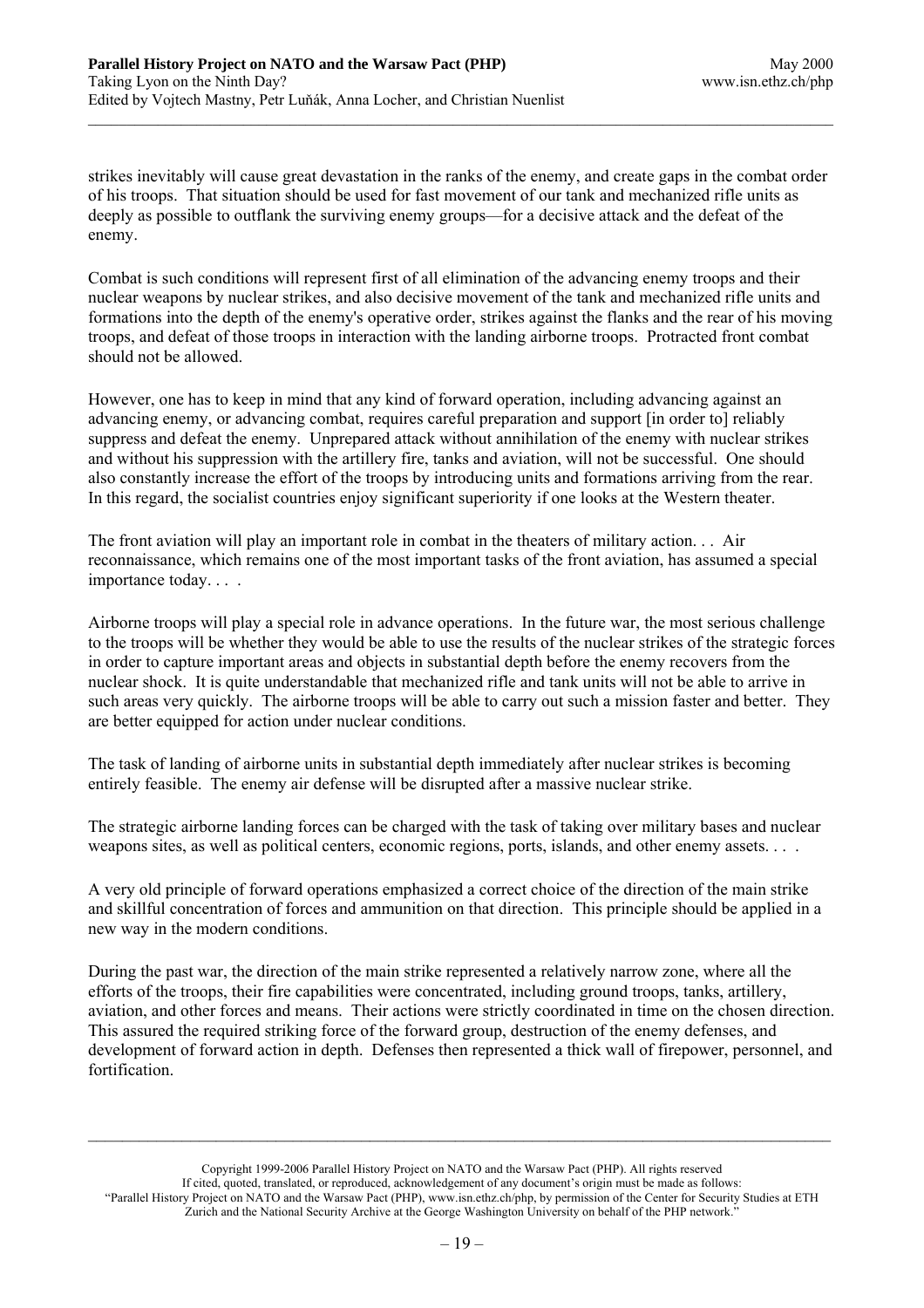In the modern conditions, the defense will be structured on the new principles. The main power of the defense will consist of nuclear forces, which will be dispersed in depth and along the front. Tank and ground troops units will not be deployed along the front in tight combat orders, but will be dispersed along the front and in depth as well, while the armored units and formations will most likely be deployed in the depth of the defense ready to maneuver. In this connection, it will not be useful to create a narrow gap in the enemy defenses, as it was done in the past war by the artillery and aviation. Now such action will not be able to ensure that the advancing troops would be able to break through the enemy defenses. Such a gap would be very likely used as a trap for the troops, because the enemy could very easily destroy the troops concentrated in a narrow zone with nuclear forces located away from the direction of the main strike.

Nuclear strikes will have to destroy, first of all, the launching sites of missiles and nuclear artillery, airports, depots, and bases of assembly of nuclear warheads, and also the main groups of troops, primarily the tank troops. These targets will not be concentrated in one small area, but will most likely be dispersed. . . Enemy troops in the zone of advance of our troops should be destroyed, first by tactical nuclear weapons and, if necessary, also by conventional weapons, if they were capable of putting up resistance to our advancing troops.

Thus, the efforts of nuclear forces should be concentrated on targets and regions in the zone of advance, and not at all on the directions as such.

Tank and mechanized rifle divisions can act only on the directions. Their efforts cannot be evenly pulverized over the entire zone of advance; they will form forward groups, but they will be dispersed along the front and in depth. It is important to ensure fast movement of forward groups in the depth, to the flanks and to the rear of the surviving groups of the enemy, which are subject to destruction, or to the object or region assigned for capture. For those purposes, one should use the weakest spots in the enemy combat order, which emerged after the nuclear strike, or the areas that were not occupied by the enemy. Enemy troops on the directions of advance of our troops should be destroyed first of all by theater and tactical nuclear weapons, and when necessary by conventional means. In these conditions, one can expect that the advancing troops would be able to exploit the results of nuclear strikes for a fast completion of the defeat of the surviving groups of the enemy with the maximum effectiveness.

Thus, in a nuclear war there will be no direction of the main strike in the forward operations, with the concentration of the main forces and ammunition in the ordinary sense. The efforts of the nuclear forces will be concentrated at the most important groups of nuclear means and troops of the enemy, destruction of which will ensure fulfillment of the goals of the operation in the shortest time, and the troops will be moving fast along the directions in dispersed orders ensuring fast use of the results of nuclear strikes for the completion of the defeat of the enemy.

At the first glance, one could see a contradiction here: it looks as if the nuclear strikes are separated from the actions of the troops. This is just an imaginary contradiction—it emerges because [the new principles] do not fit into the time-tested and habitual scheme of force structure in an operation. However, since the new means of combat have emerged, one has to look for appropriate methods of their effective use.

Questions of interaction between troops during the forward operation should be decided in new ways. The essence of interaction is now limited to coordination of nuclear strikes and the actions of the troops. However, this coordination will be built on principles different from those that were used in coordination of actions of the ground forces and the artillery in the past war. The main task of a given combat or of an

Copyright 1999-2006 Parallel History Project on NATO and the Warsaw Pact (PHP). All rights reserved If cited, quoted, translated, or reproduced, acknowledgement of any document's origin must be made as follows: "Parallel History Project on NATO and the Warsaw Pact (PHP), www.isn.ethz.ch/php, by permission of the Center for Security Studies at ETH Zurich and the National Security Archive at the George Washington University on behalf of the PHP network."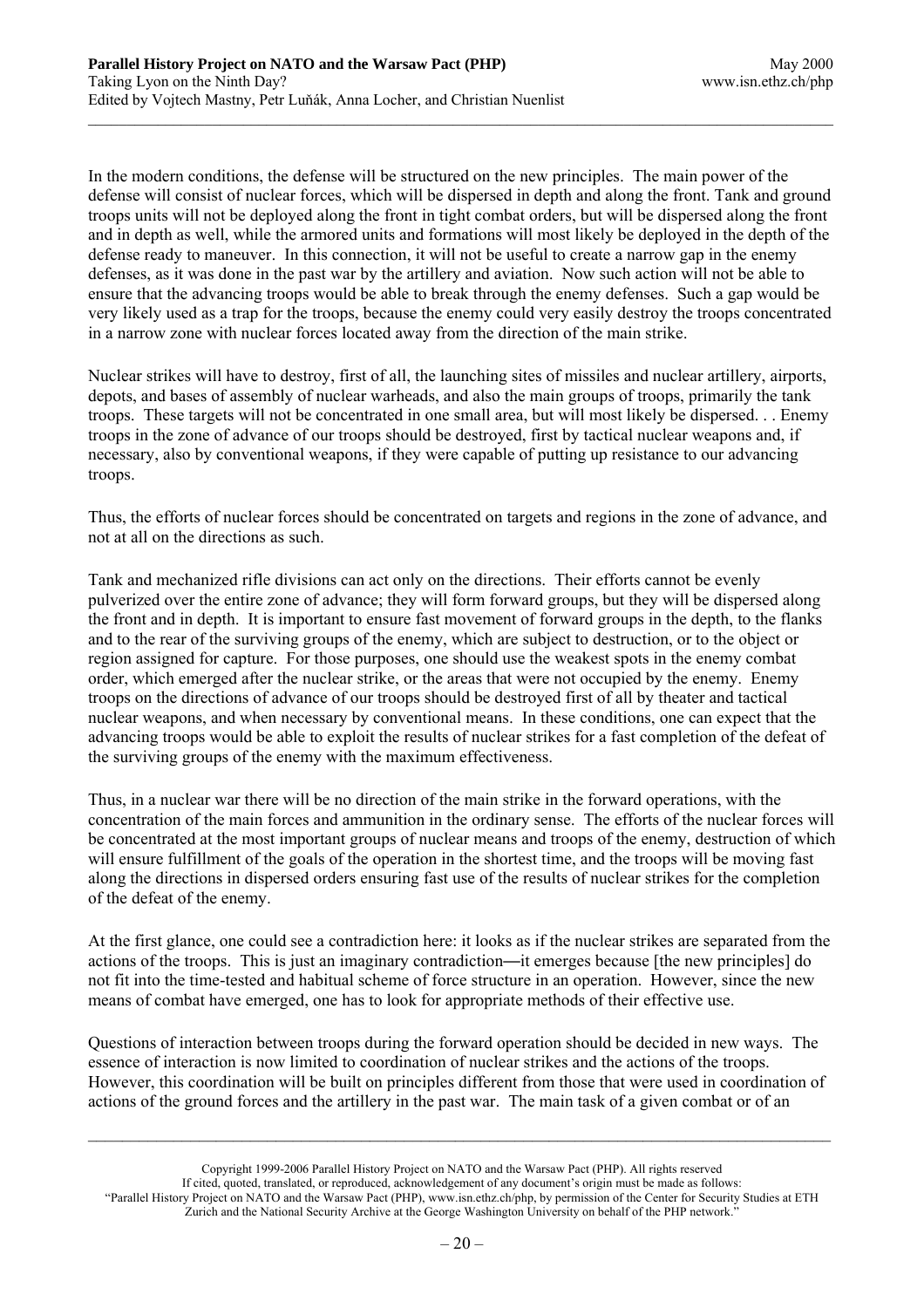operation—destruction of the enemy, his personnel, nuclear forces, and fortifications—will be fulfilled by the nuclear strikes. The troops will exploit the results of the nuclear strikes to complete the defeat of the enemy. It would be expedient to launch nuclear strikes against enemy objects or groups of troops long before the arrival of [our] troops in those areas, and if possible from the biggest distance within the firing range of the missiles. If an accurate nuclear strike hits a launching site of missiles, an airport, an enemy formation or unit, even from the maximum distance, they will be destroyed or damaged to such an extent, that they would be unable to restore order before the arrival of the advancing troops. It is not at all necessary, and often even undesirable for the advancing troops to enter the area that suffered a nuclear strike. Any movement of troops through such regions will be impossible for a certain period of time. The troops should destroy targets and object, which could not be destroyed by nuclear strikes, and also capture regions and objects. Organized interaction built on such principles can ensure uninterrupted forward movement of troops with substantial speed.

Forward operation will be conducted in extremely difficult circumstance, which the troops never encountered in the past.

Nuclear weapons will incur damage on the troops by the shock wave, light emission, and radioactive emission. These are very dangerous harmful factors, and it is very difficult to protect oneself against those. And still, we can soften the impact of nuclear explosions. Tanks, trenches, dugouts, shelters, natural hills all represent good protective covers from the shock wave; they will substantially reduce the damage. One has to protect his eyes, as well as face, and open parts of the body from the light emission. Each soldier should have dark eyeglasses, or a mask with dark glasses, and gloves. A closed car, tank, gas mask, or an overcoat will help protect from the penetrating radiation.

Radioactive contamination of the territory represents a great danger. Surface explosions on large territory create high levels of radiation, causing death or radiation sickness. NATO troops devote special attention to creating nuclear barriers—extensive regions of radioactive contamination, forest blockages and fires. For those purposes they plan to launch nuclear strikes against river crossings, defiles, road intersections, mountain passes, and to use nuclear fougasses, surface and underground nuclear explosions. At the same time they plan to create various obstacles with conventional means, whose capabilities have sharply increased. New mines with plastic body, with directed action, and with large radius of explosion were invented. Vehicles and helicopters are being used to deploy the mines.

If we do not undertake special measures to ensure overtaking those zones and barriers, our offensive will be inevitably slowed down and maybe even halted altogether. First of all we should organize reconnaissance of the zones of contamination, destruction, and minefields. The level of radioactive contamination can be determined in the fastest and most accurate fashion with the help of planes and helicopters. It would be necessary to warn the troops about the danger in a timely manner.

The troops should always equipped with means of protection and special treatment. Prophylactic measures should be undertaken in advance in order to improve the natural resistance of human bodies, hermetization of combat and transport vehicles, careful packaging of food products and water.

The troops should be capable of passing the zones of contamination and destruction. For that purpose, they should be always ready to change the direction of the offensive, quickly pass through such zones in helicopters and protected vehicles, especially tanks. It is necessary to assemble powerful clearing teams that would be able to quickly clear passages through the contaminated territory or through fortifications. The

Copyright 1999-2006 Parallel History Project on NATO and the Warsaw Pact (PHP). All rights reserved If cited, quoted, translated, or reproduced, acknowledgement of any document's origin must be made as follows: "Parallel History Project on NATO and the Warsaw Pact (PHP), www.isn.ethz.ch/php, by permission of the Center for Security Studies at ETH Zurich and the National Security Archive at the George Washington University on behalf of the PHP network."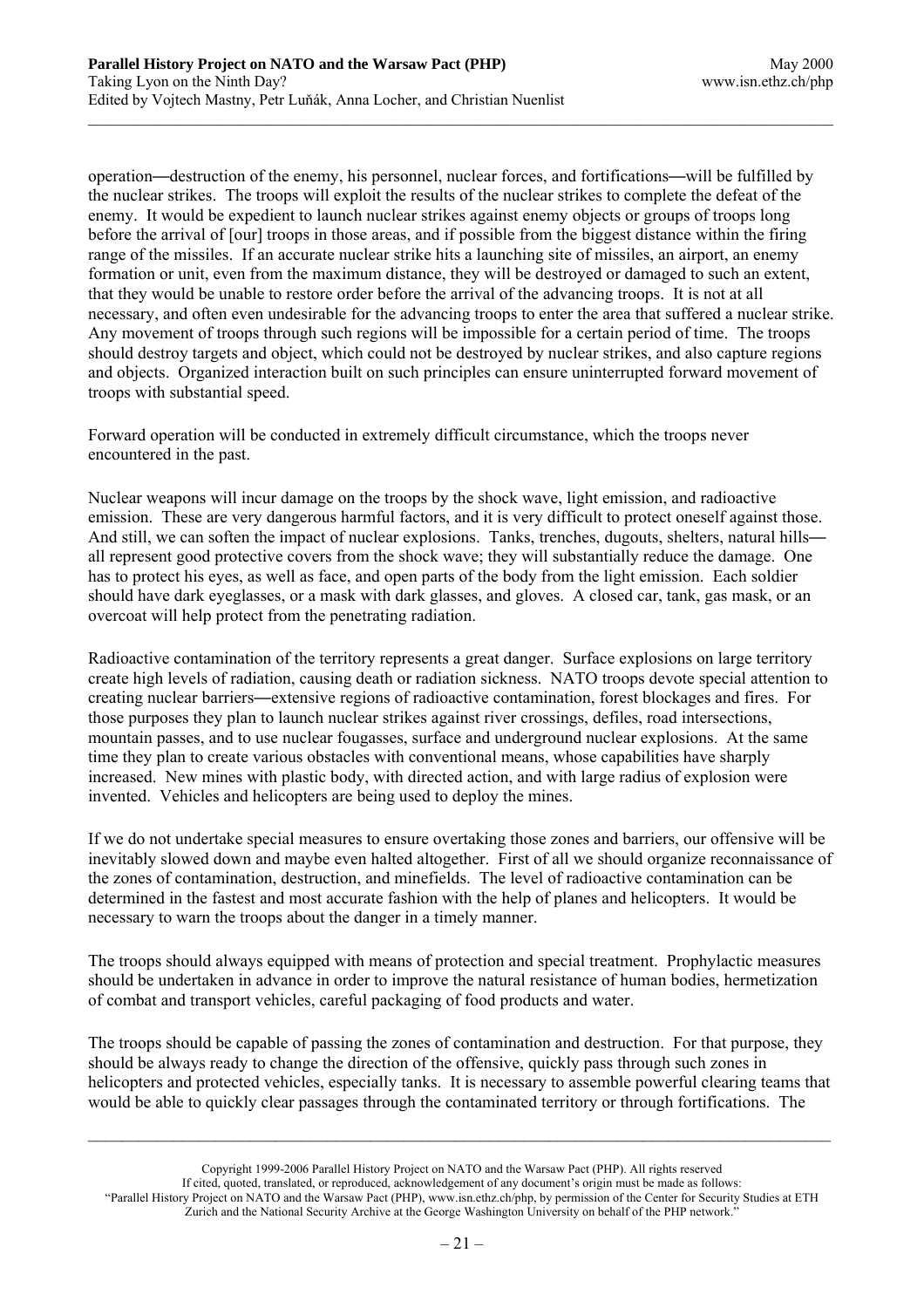fastest way to put out the fires is by way of explosions. Deactivation might be necessary in the areas with high level of radiation. There is no need to carry out general deactivation; in most cases it would be sufficient to clear passages. In order to do this, it would suffice to shave the upper level of soil from the surface in a given territory, cover the contaminated area with new soil or plow it over. Hard-surface roads can be cleaned with the help of vacuum vehicles, irrigation vehicles, street-sweeping vehicles operated from a distance. All these measures will encourage an uninterrupted advance movement.

Forward operations of the fronts in a nuclear war will be characterized by fast-pace, uninterrupted movement into a great depth. The main form of troops maneuver will be offensive on several directions. It is unlikely that such forms of maneuver as offensive along the directions toward a single center, or encirclement of large groups of enemy troops with subsequent methodical annihilation of those would find extensive use.

Therefore, the main form of a modern forward operation will use nuclear strikes aimed at destruction of nuclear forces and troops of the enemy, and fast forward movement on the directions, which use the results of nuclear strikes to complete the destruction of the enemy.

In the process of a forward operation on the theater, armed struggle will take place simultaneously with ... and will often assume a multifocal mode. Units and formation will often have to act independently, separated from other units and formation, in the absence of communications with a superior commander. Therefore, the initiative, courage, and ingenuity of commanders of all levels will play an important role in achieving the goals of the operation.

### **Defense**

There is a discussion currently going on among military leaders of many countries as to whether defense is appropriate in modern conditions. Some of our comrades—trying not to repeat the situation of 1941, when our troops were unprepared not only for an attack but not even for defense, and were forced to retreat deep into the country under the assault of the German fascist troops—insist on the need to prepare our country for strategic defense, i. e. for a defensive war. They do not account for the fact that in the situation where the probable enemy possesses considerable nuclear forces, any passivity on our side in the very beginning of the war—putting our bets on defense with slow initial motion, and accumulation of forces for counterattack would inevitably lead to a catastrophe. Our state equips the armed forces with powerful means of armed struggle—the nuclear forces—which are designed for conducting offensive, not defensive war. Those weapons are less appropriate for defense than they are for offense.

Many military figures have often neglected defense, and had to pay for that. However, now the situation has changed. Inappropriateness of defense and the extremely hazardous character of defensive war have become objective phenomena regardless of the subjective wishes of political and military leaders. Defending the security of our Motherland will only be possible on the condition of our being ready to wage a decisive offensive war against the aggressors.

The imperialist states are engaged in preparations for a war, which is not at all defensive. The substance of their military doctrine is a surprise nuclear attack and offensive war against the socialist countries. The imperialists are trying hard to disguise the true nature of their doctrine by defensive phrases, but they cannot put peoples' vigilance to sleep. Some of the military ideologues of the imperialism are trying to use the negative attitude of our military science toward strategic defense in order to accuse the socialist countries of

Copyright 1999-2006 Parallel History Project on NATO and the Warsaw Pact (PHP). All rights reserved If cited, quoted, translated, or reproduced, acknowledgement of any document's origin must be made as follows: "Parallel History Project on NATO and the Warsaw Pact (PHP), www.isn.ethz.ch/php, by permission of the Center for Security Studies at ETH Zurich and the National Security Archive at the George Washington University on behalf of the PHP network."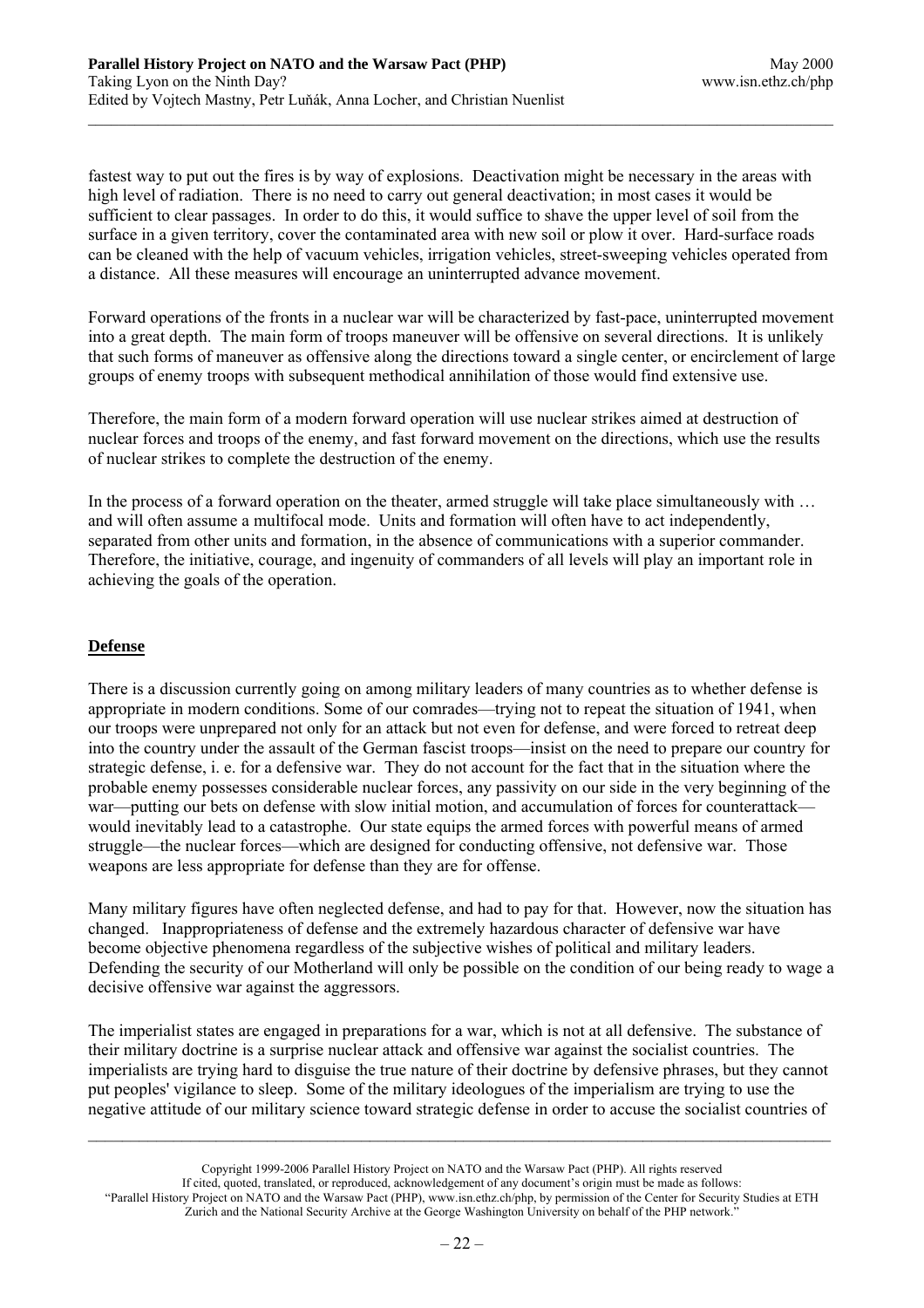preparing for a preventive war and for the launching of a pre-emptive strike. They are hypocrites, for they know very well that the socialist countries do not intend to attack anybody. The Soviet Union and other socialist countries follow consistently a policy aimed at the prevention of war. However, if the imperialists succeed in unleashing a new war, then socialist countries will not sit out in defense; they possess powerful offensive weapons, which will be put to use decisively to ensure fast defeat of the aggressor.

And still, it is still too early to relegate the defense on the tactical and theater scale to the archives. During a forward operation, the troops could stop, or lose speed. It could happen in such cases where the enemy succeeded in inflicting serious damage on our troops with his nuclear strikes, organized a counterstrike or counteroffensive, and where our troops have used all of their nuclear firepower, were not re-supplied with nuclear ammunition; where reserves were late in arriving, or where the forward group of our troops was weakened by huge losses from nuclear strikes or from transfers of units to other direction and so on. In such conditions, the advancing troops on that direction will be forced to revert to defense as a temporary, imposed form of military action.

The issue of organization and building of modern defense is a complicated one.

In the past war, defense was build along the forward lines on an uninterrupted front with high density of troops, especially on those directions, where they expected an enemy offensive. Each forward line consisted of positions, the position defense was based on battalion regions, which were immediately adjacent to each other. The main effort of the troops was concentrated on defending the front line. But already in World War II such defense was shown to be insufficiently stable. The advancing forces concentrated a great mass of artillery and aviation, and suppressed the defense on the positions. Then it was necessary to increase the depth of the defense, intensify combat orders of the troops, and create a number of defense lines in the depth, and man them with the troops. Such defense often was capable of withstanding the pressure of the advancing troops.

In the conditions of use of nuclear weapons, such linear defense, with high density of troops, created with the purpose of holding the front line cannot be stable. An advancing enemy can create several gaps in such a defense with nuclear strike, and quickly overwhelm it. One has to look for different principles of organizing defense in modern conditions.

Defense of the armies of socialist countries should be based on holding to the most important regions and lines of defense, on the unconditional premise of not allowing enemy entry into the territory of socialist countries. It will be based on the combination of nuclear strikes with the use of conventional firepower and troops maneuvers, and also on a wide use of man-made obstacles.

In the wars of the past, the system of firepower had the utmost importance for the stability of defense. This premise preserves its importance in the modern conditions as well. Regardless of how difficult the conditions were when the troops would have to turn to defense, their first concern should be the organization of the firepower system, of fire damage to the enemy.

The defense system should now be built in a new way. Nuclear strikes of tactical and theater missile forces and the front aviation will serve as a basis of defense; strategic nuclear forces could be also used if necessary. Nuclear weapons should be directed to destroy nuclear forces of the enemy and his main groups of troops. Defense will predominantly use surface nuclear explosions, which would strengthen the damaging effect of nuclear weapons.

Copyright 1999-2006 Parallel History Project on NATO and the Warsaw Pact (PHP). All rights reserved If cited, quoted, translated, or reproduced, acknowledgement of any document's origin must be made as follows: "Parallel History Project on NATO and the Warsaw Pact (PHP), www.isn.ethz.ch/php, by permission of the Center for Security Studies at ETH Zurich and the National Security Archive at the George Washington University on behalf of the PHP network."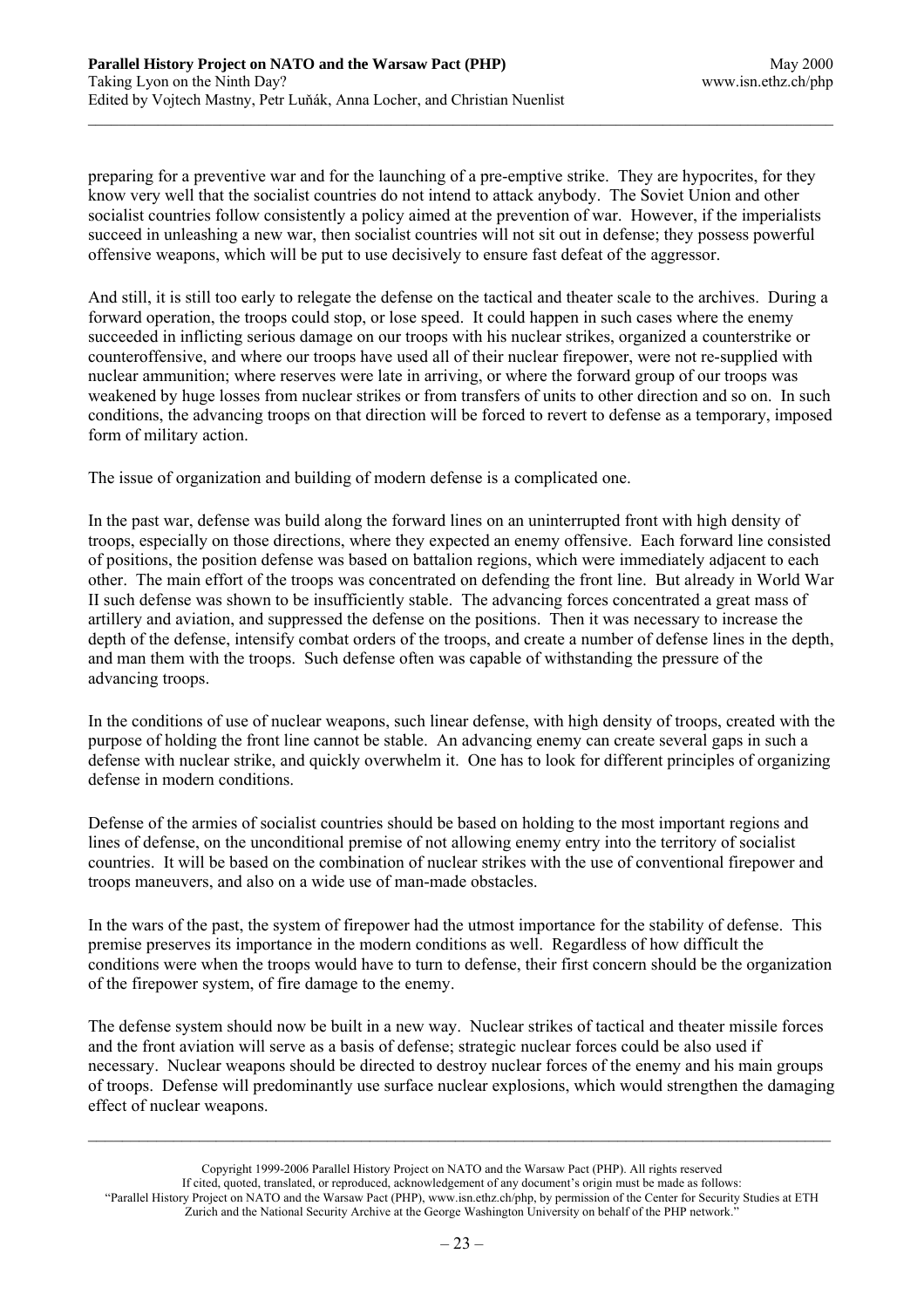Since nuclear weapons are weapons of the offense, they will be used primarily by the troops that are advancing. In this situation, the defense will be using mainly the of conventional means of combat . . . The high effectiveness of the conventional means now allows to quickly create a tight fire system capable of inflicting damage on the advancing enemy formations, especially to the tanks, fire means, aviation and unmanned aircraft.

In the past, the strongest fire system was created before the front line of defense. Today, it would not be able to ensure the necessary stability of defense.

An unexpected strike using nuclear weapons, even on a limited scale, against an enemy formation prepared for an offensive can undermine that offensive. In the situation where the troops are equipped with nuclear weapons, one does not need to concentrate a large artillery mass in a limited area for a counter-preparation. Nuclear weapons of the enemy in the first place, and formations of armored units will become main targets in counter-preparation.

Modern defense should be anti-nuclear. Protection from the nuclear weapons is achieved primarily by dispersing of troops, forces and equipment. One should deploy defense forces in such a way as to make selection of targets for nuclear strikes difficult for the enemy. However, the dispersal of troops also has its limits. The positions should be occupied by the troops with sufficient density so that the fire connection between them could be preserved. Shelters should be constructed for the troops and military equipment, beginning from simple trenches, dugouts, ditches to hermetic metal-assembled, cement and wooden underground shelters, which should be built by the defense forces with the use of machinery depending on the situation.

A defense operation should begin with fire strikes against the advancing enemy, or the enemy who assumed his starting positions. The main concern of the defending troops will be timely destruction of the nuclear forces of the enemy. Upon the beginning of the enemy offensive, it would be necessary to take measures to destroy his tanks. Our anti-tank weapons assigned to the combat units, if they are dispersed along the front and in depth and used skillfully, are capable to repel an attack of a large mass of tanks. Counterattacks and counterstrikes should be organized against the enemy units that succeeded in breaking through [our defense]. The beginning of a counterattack or counterstrike will be signaled by a nuclear strike against the advancing forces of the enemy and his nuclear weapons, and by conventional fire suppression of the enemy. Immediately after that the reserve units will direct their strikes mostly on the flanks and the rear of the enemy [who penetrated our defense]. The success of the counterattack and counterstrikes will be accumulated by nuclear strikes and developed by introduction of the reserves with the subsequent beginning of a counterattack. . . .

\* \* \*

The unprecedented scientific and technological progress achieved in our country and in many other countries of the world in the recent years, the development of the economy, the creation and procurement of new instruments of war of colossal powers of destruction and penetration—nuclear weapons, missile technology, nuclear energy, electronics—along with the fundamental changes in the international political situation as a result of the arrival in the armed forces of a new technologically literate generation–all this has resulted in the most profound revolution in the history of the military art in all its branches.

Copyright 1999-2006 Parallel History Project on NATO and the Warsaw Pact (PHP). All rights reserved If cited, quoted, translated, or reproduced, acknowledgement of any document's origin must be made as follows: "Parallel History Project on NATO and the Warsaw Pact (PHP), www.isn.ethz.ch/php, by permission of the Center for Security Studies at ETH Zurich and the National Security Archive at the George Washington University on behalf of the PHP network."